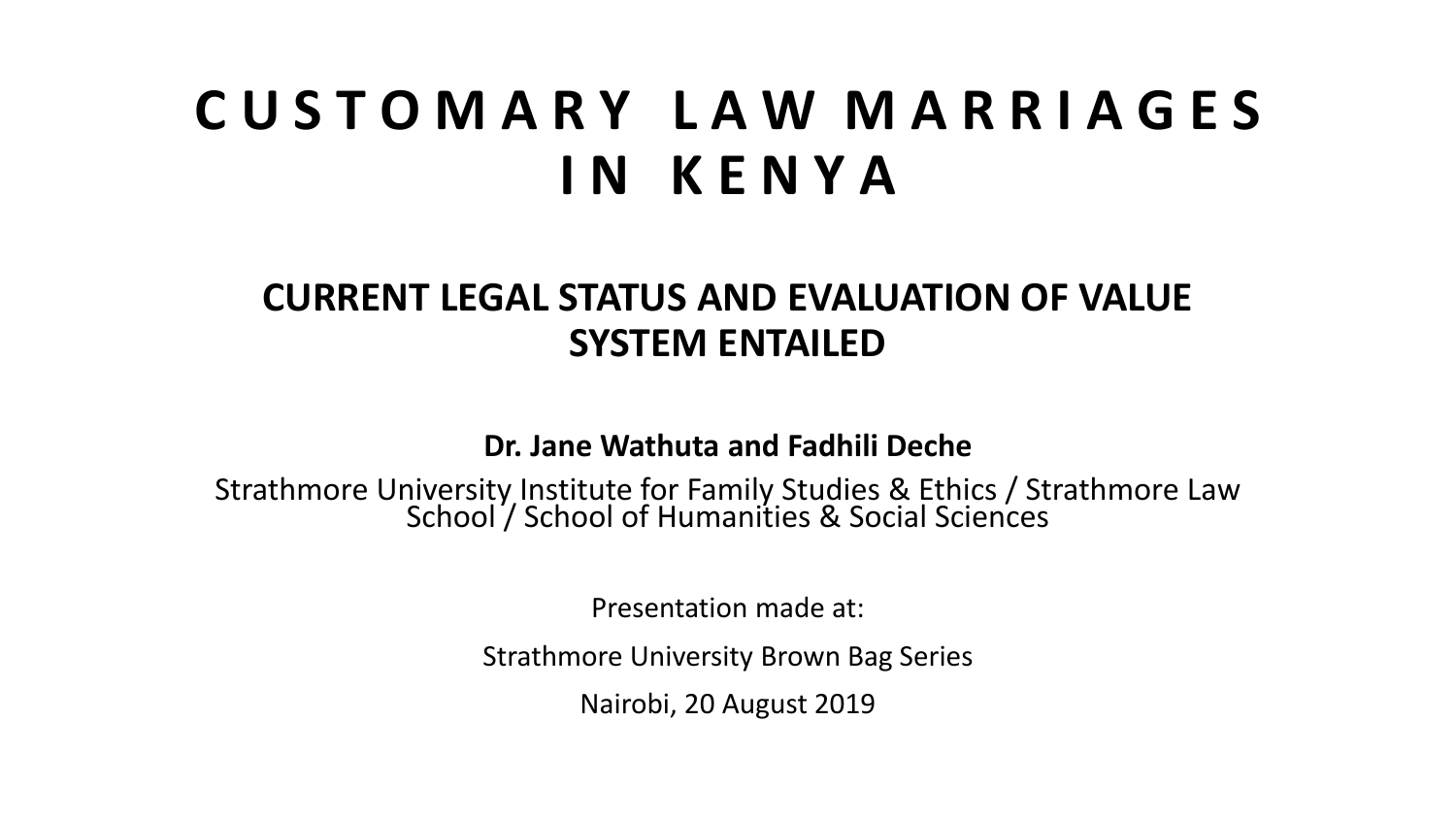# OUTLINE

- What is Customary Law?
- Types of Customary Marriages
- Legal Trajectory of Customary Marriage in Kenya

• Current Legal Status

- Distinguishing Features of Customary Marriages
- Philosophy and Social Sciences on Goods of Marriage
	- Evaluating Customary Marriages
		- Conclusion
		- Possible Study Questions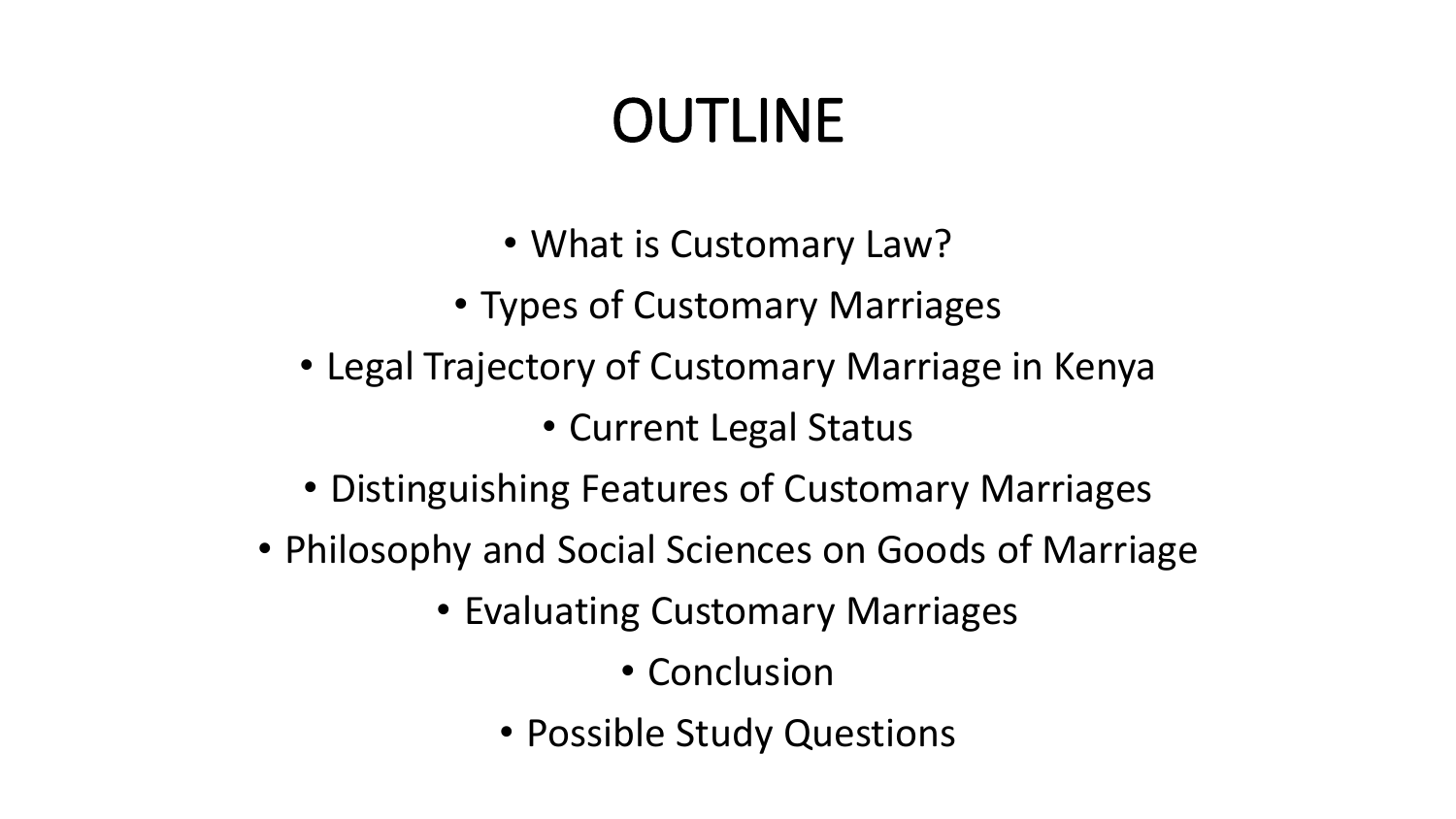#### WHAT IS CUSTOMARY LAW?

• Nature

• Distinguishing Features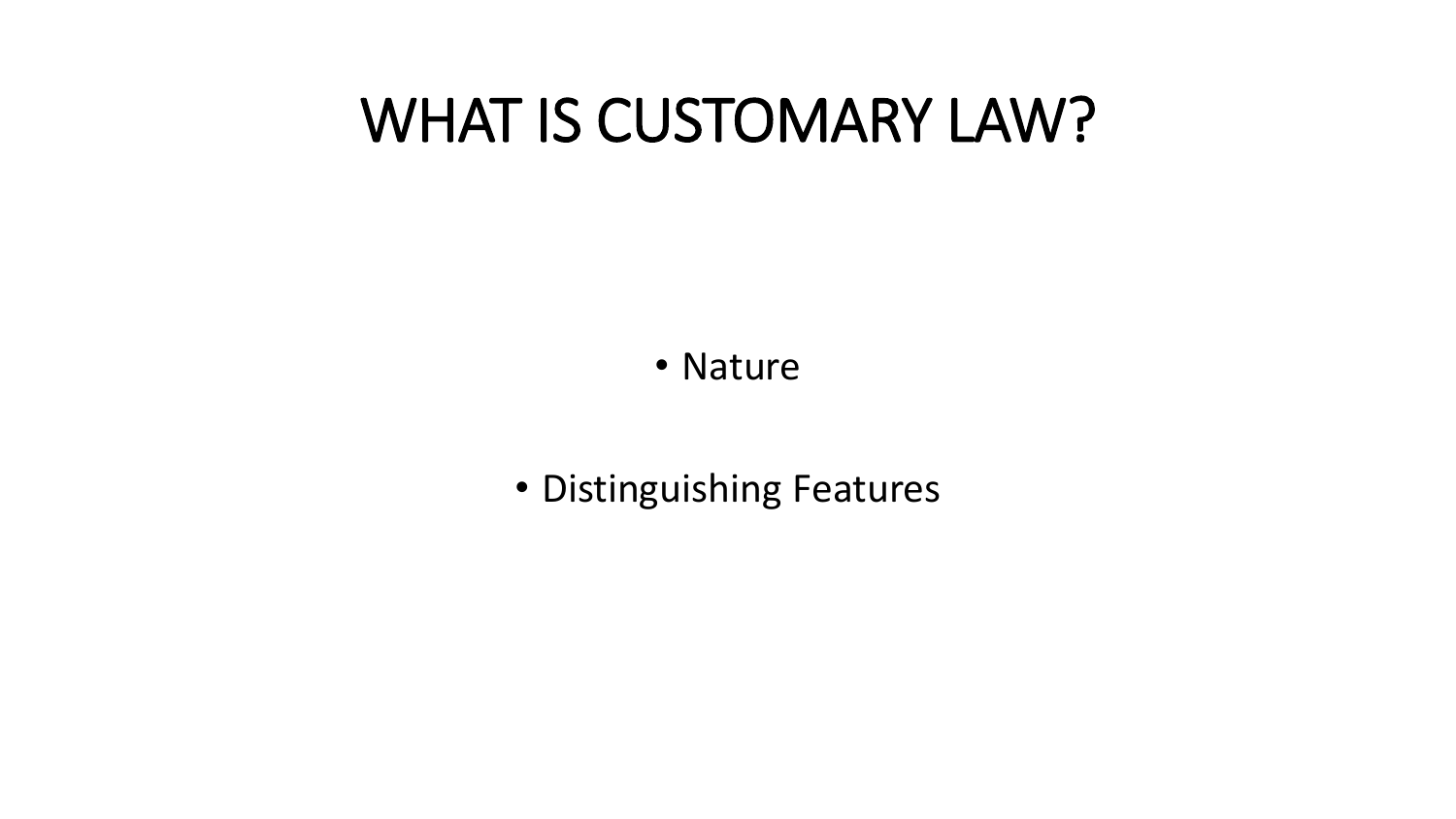### TYPES OF CUSTOMARY MARRIAGES

- Monogamous
	- **Polygamous**
		- Leviratic
- Sororate unions
- Widow inheritance
- Woman-to-woman marriages
	- Forcible marriages
		- Child marriages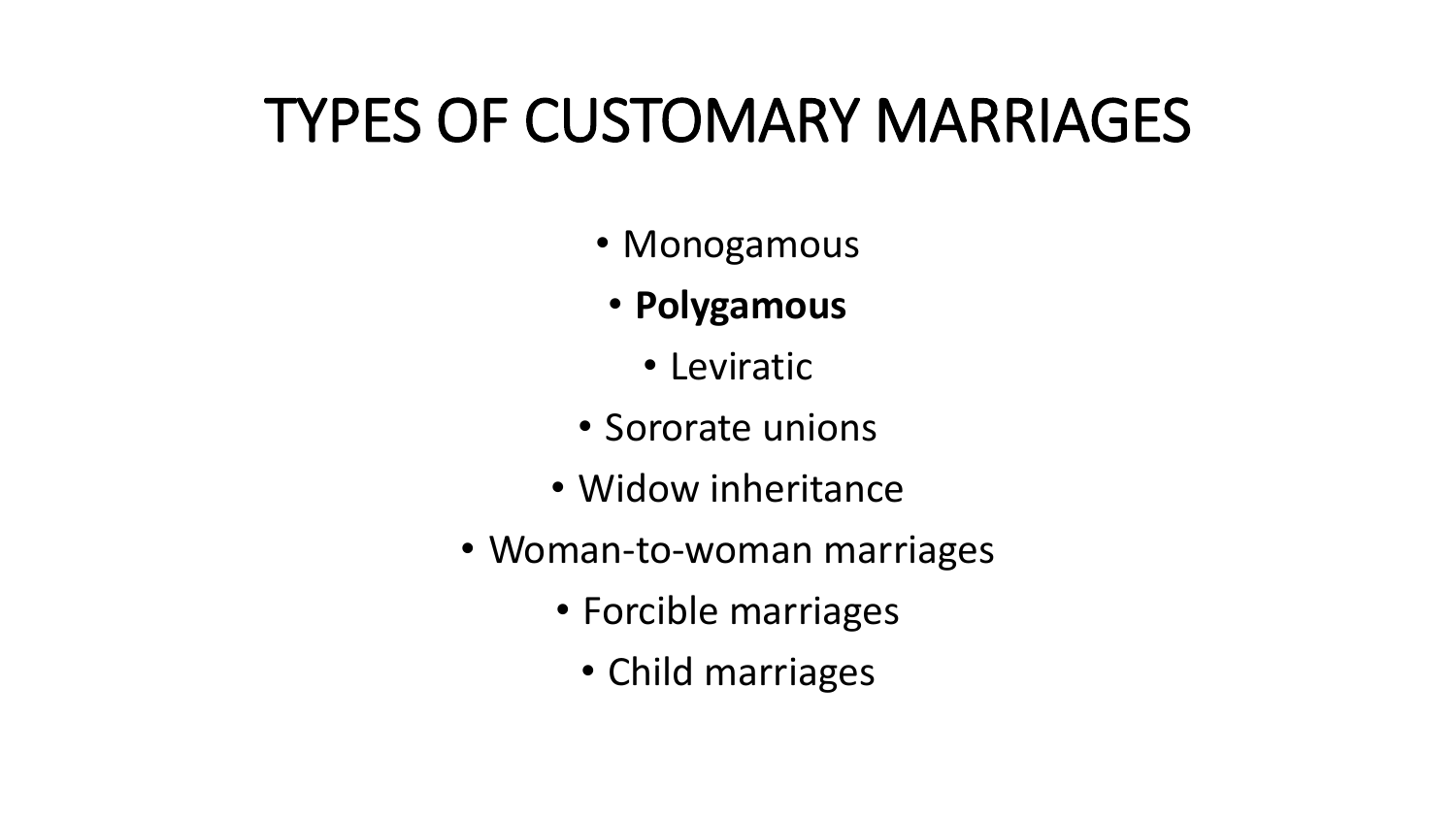## MAJOR PHASES OF CUSTOMARY MARRIAGE IN KENYA OVER THE YEARS

- Pre-colonial period
	- Colonial period
- Independence and post-independence
	- 2010
	- 2014
	- 2017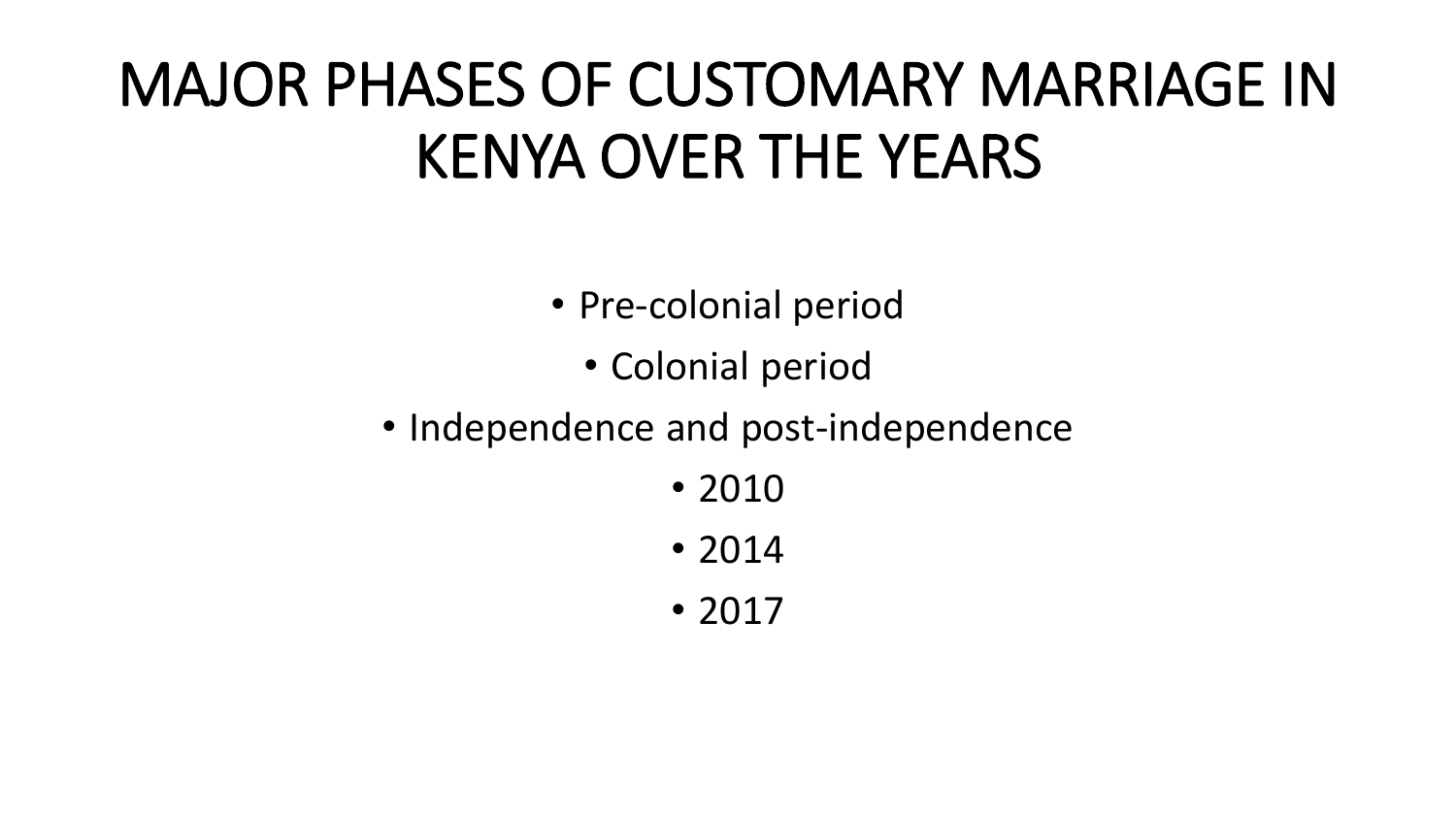## CUSTOMARY LAW TRAJECTORY TO DATE (1)

- **Traditional Judiciary System**
- **General Act of the Berlin Conference (1885)**
- **Native Courts Regulations Ordinance (1897)**
	- **East Africa Order in Council (1897)**
		- Marriage Ordinance (1902)
- Native Christian Marriage Ordinance (1904)
	- Kenya Colony Order in Council (1920)
	- **Native Tribunal Ordinance (until 1950)**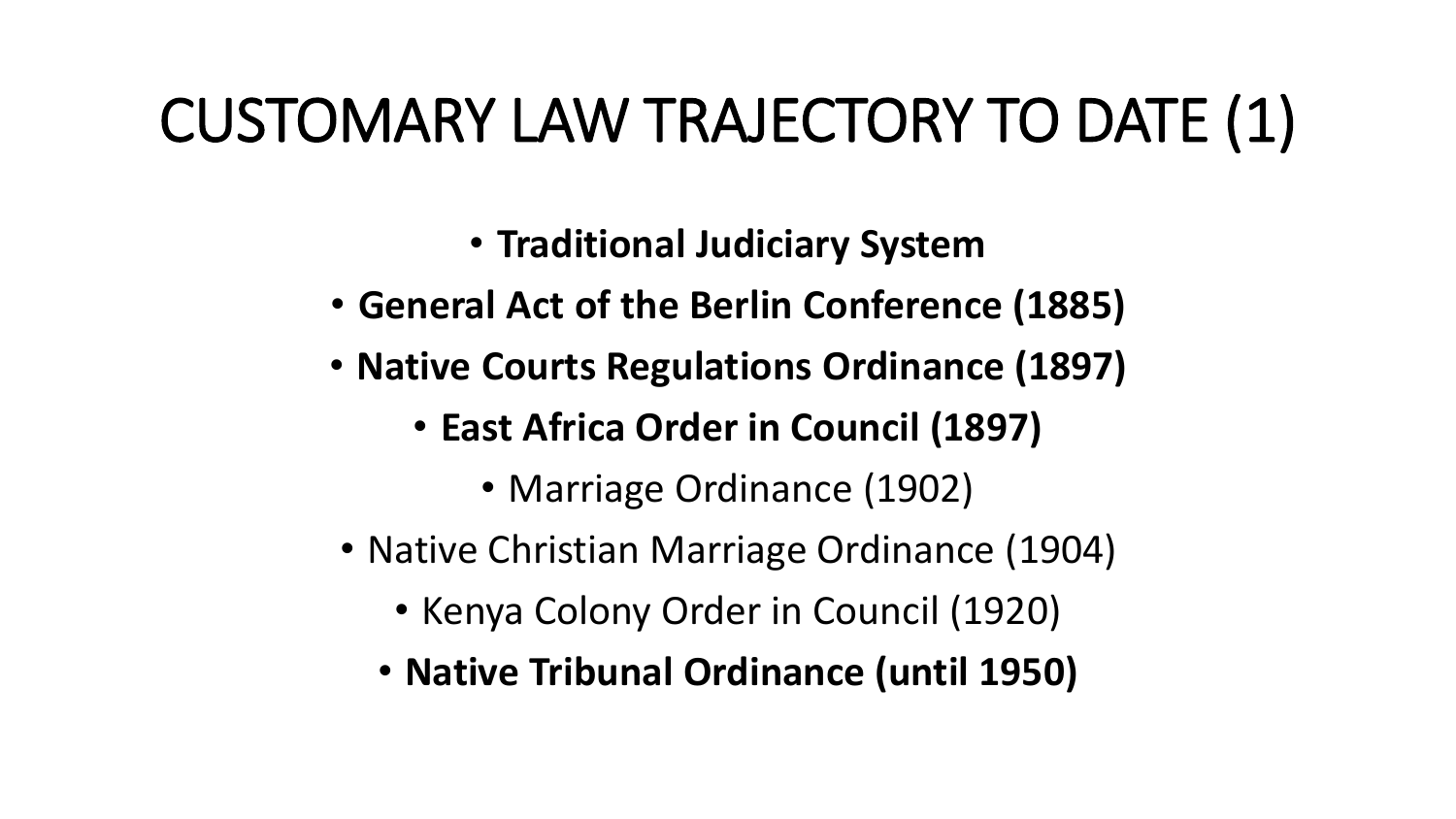## CUSTOMARY LAW TRAJECTORY TO DATE (2)

- African Courts Ordinance (1951)
	- Magistrates Court Act (1967)
		- Judicature Act (1967)
- Commission on Marriage & Divorce (1967)
- Law Reform Commission (permanent since 1982)
	- Kenya Constitution (2010)
		- Marriage Act (2014)
	- Marriage (Customary Marriage) Rules (2017)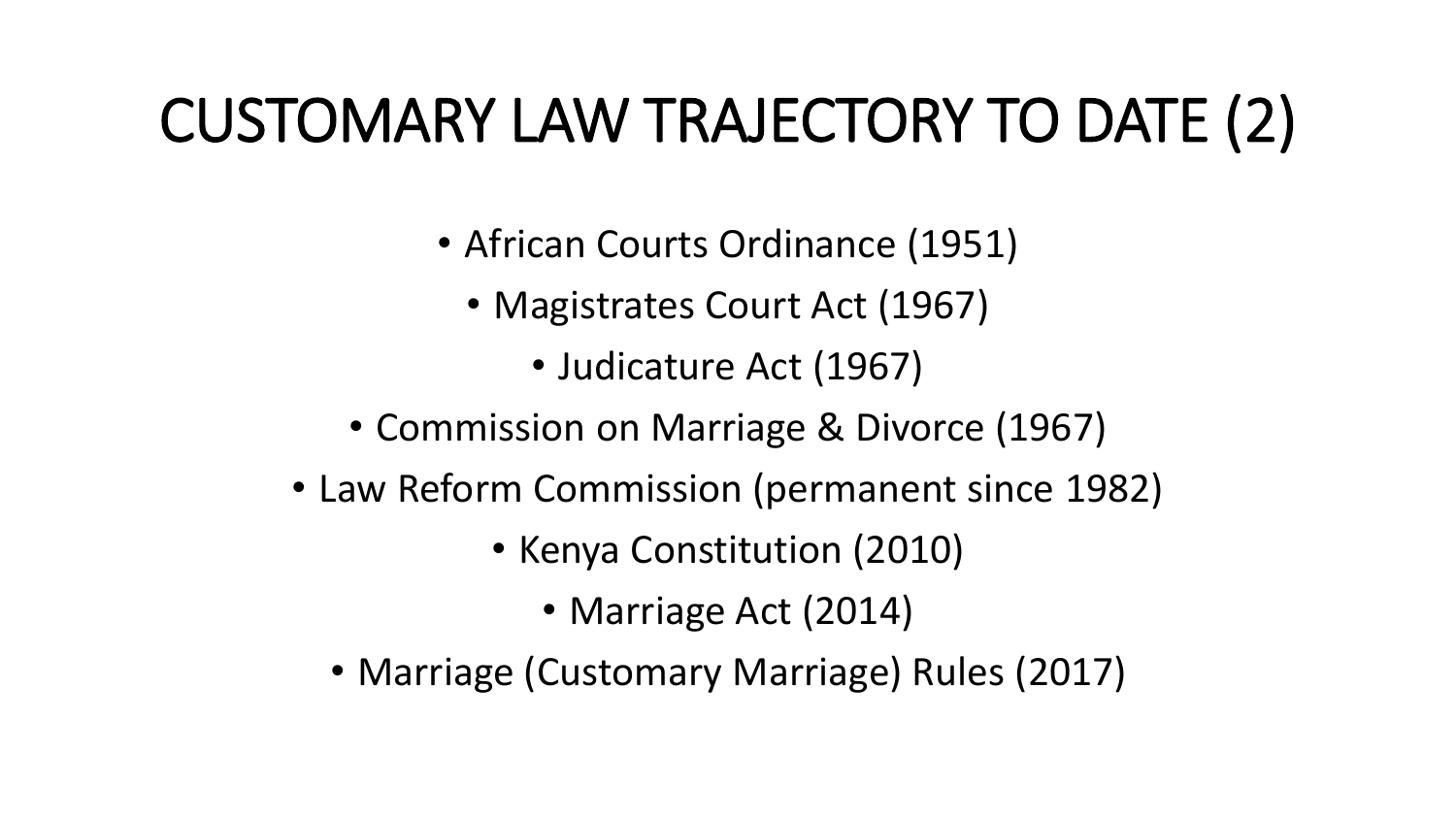# OFFICIAL ATTITUDE TOWARDS CUSTOMARY LAW

- Separation / isolation due to dual system of courts.
- Lack of interest by colonial governments.
- Law panels set up in 1950.
- Pre-independence: tolerated but not accepted (regarded as inferior).
- Up to 1950: administrative officers in the legal system.
- Post-independence: part of law of Kenya (marriage, divorce, succession only from 1966; fmr legal and judicial system inherited, recognized and applied)
- Miller J.A.: Customary Law not extinguished
- 2010: Constitution is supreme law
- 2014: consolidation of existing marriage laws including Customary Law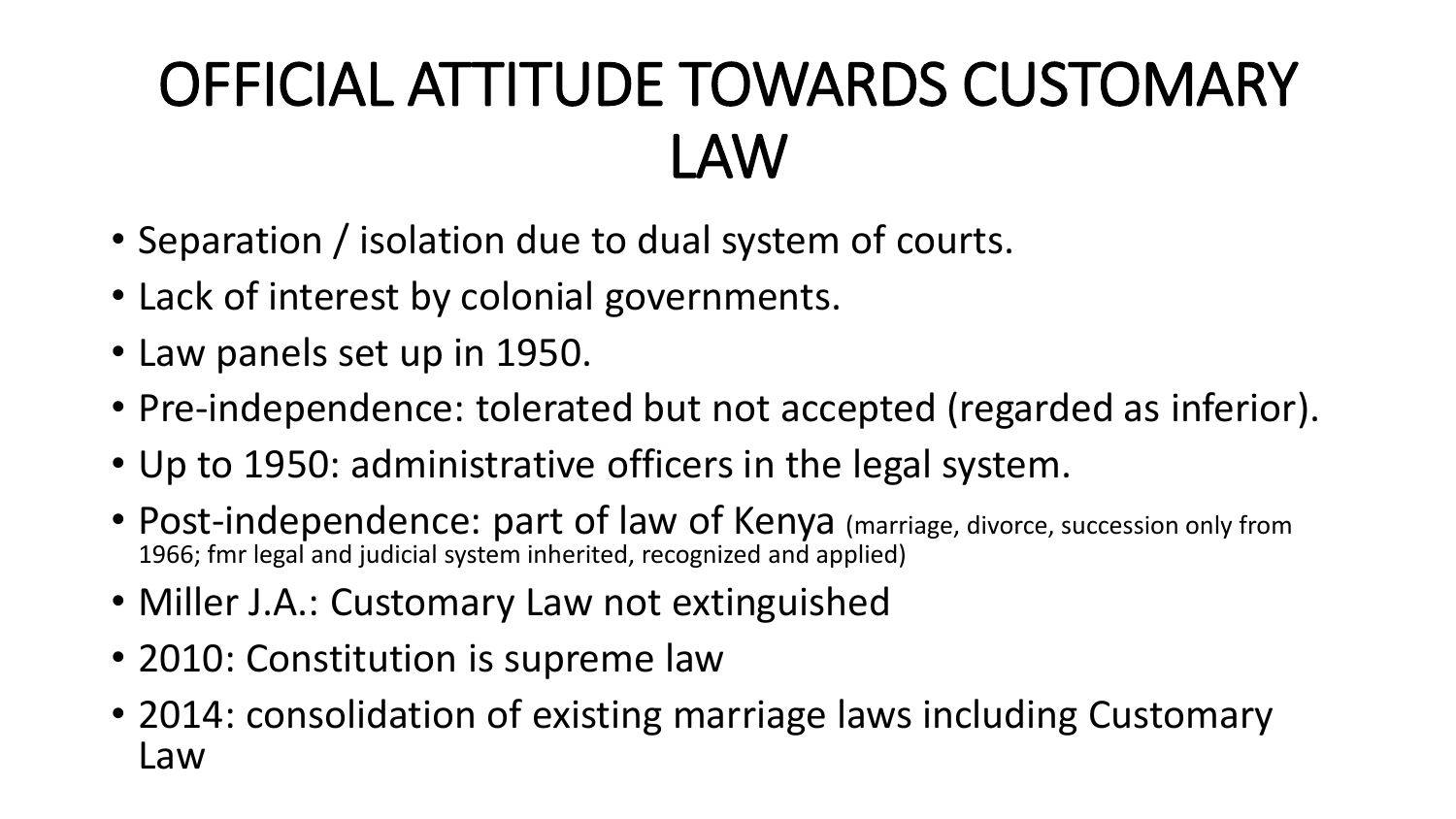## NATIVE TRIBUNAL ORDINANCE (UNTIL 1950)

To administer the native law and custom prevailing in the area of jurisdiction of the tribunal so far as it is not repugnant to justice or morality or inconsistent with the provisions of any Order in Council or with any law in force in the Colony.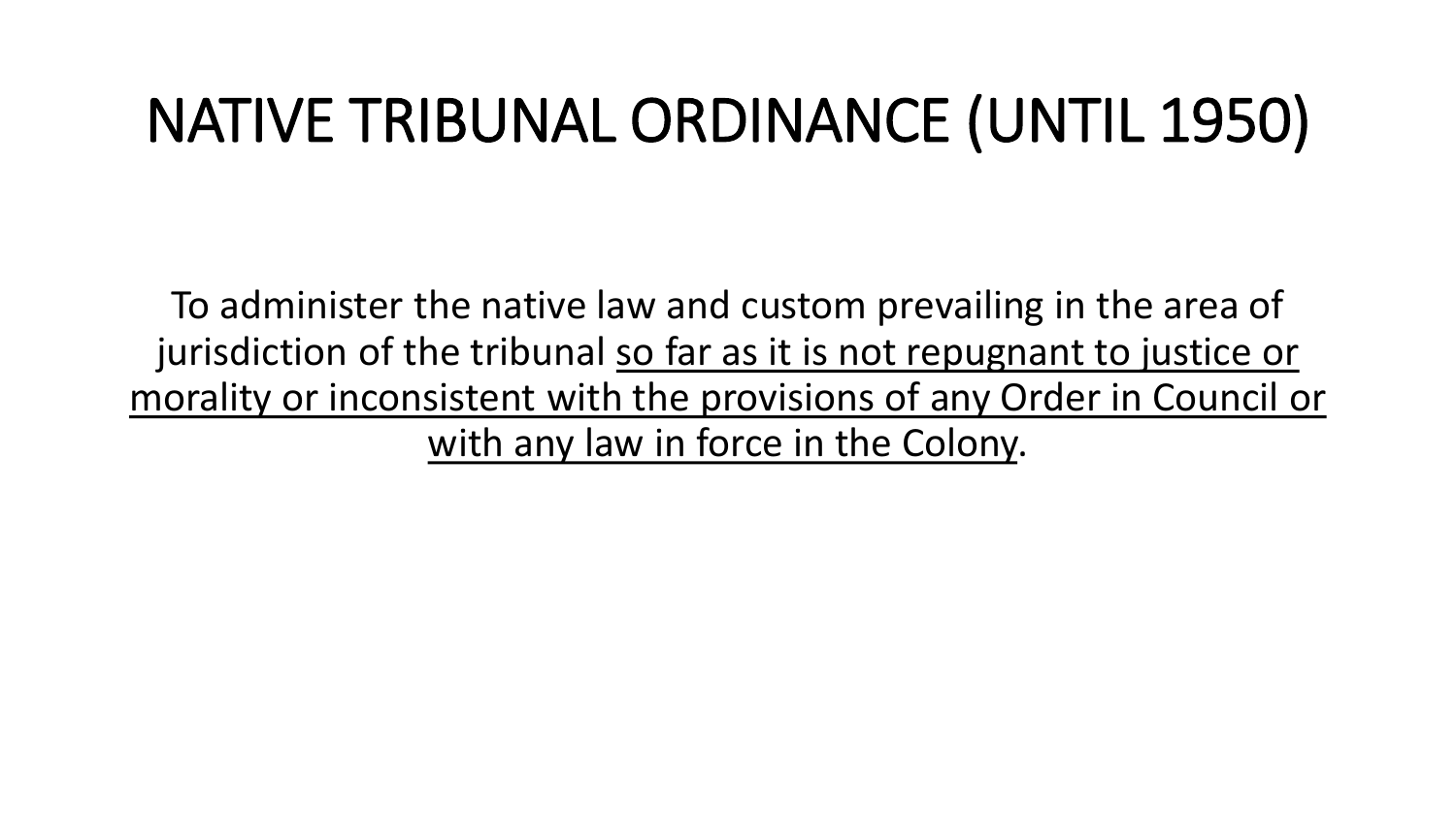## JUDICATURE ACT (1967, 2016)

- ACL could apply to a non-African (enough that one party be African).
- *The High Court, the Court of Appeal and all subordinate courts shall be guided by African customary law in civil cases in which one or more of the parties is subject to it or affected by it, so far as it is applicable and is not repugnant to justice and morality or inconsistent with any written law, and shall decide all such cases according to substantial justice without undue regard to technicalities of procedure and without undue delay.*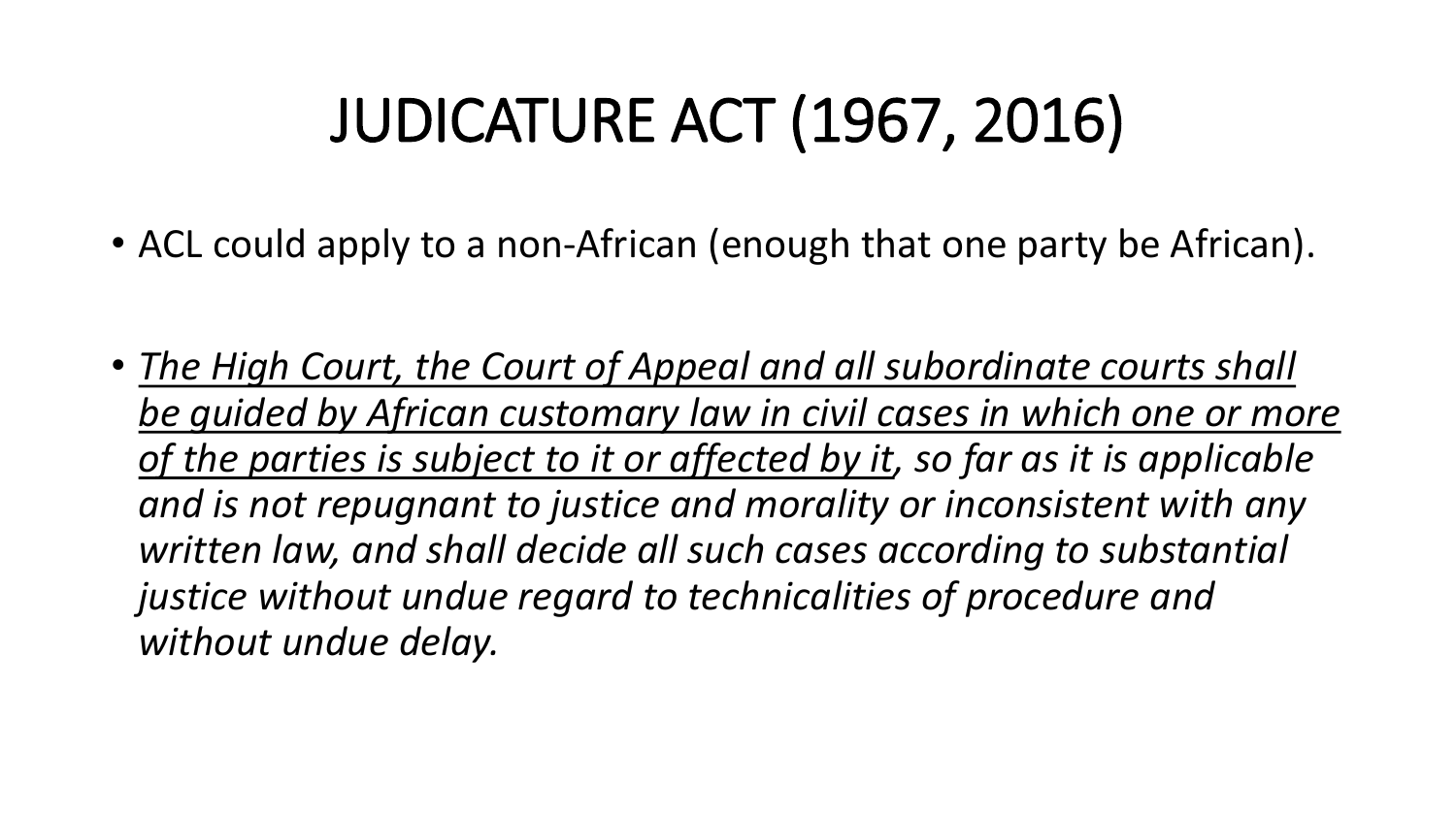#### PROVISO since 1897

These common law doctrines of equity and the statutes of general application shall be in force in the colony insofar as the circumstances of the colony and its inhabitants permit and subject to such qualifications as local circumstances render necessary.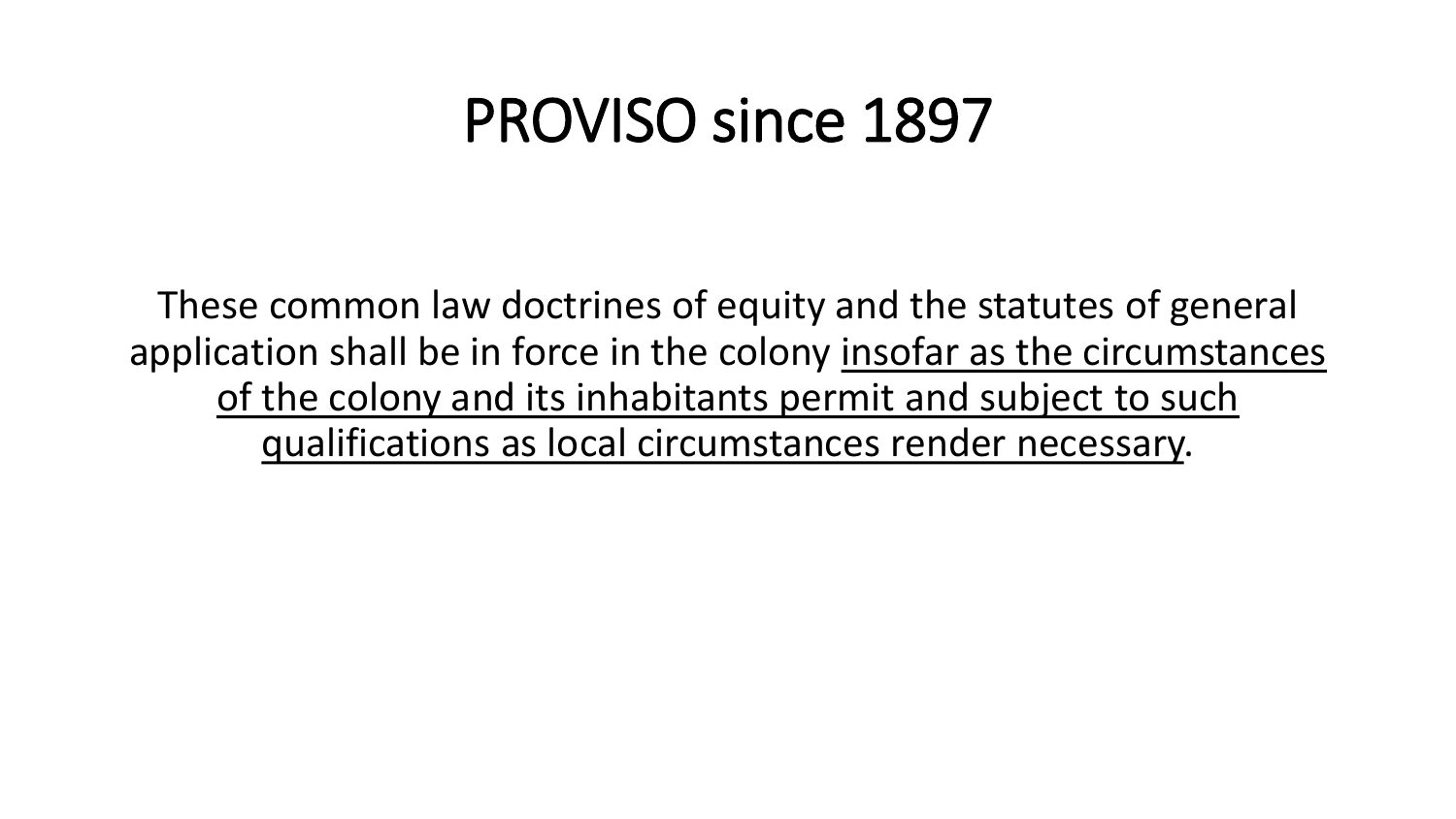# CURRENT LEGAL STATUS: The Marriage Act (2014)

#### **s. 6.**

(1) A marriage may be registered under this Act if it is celebrated  $-$ (a) in accordance with the rites of a Christian denomination;

(b) as a civil marriage;

**(c) in accordance with the customary rites relating to any of the communities in Kenya;**

(d) in accordance with the Hindu rites and ceremonies; and (e) in accordance with Islamic law.

- (2) A Christian, Hindu or civil marriage is monogamous.
- **(3) A marriage celebrated under customary law** or Islamic law **is presumed to be polygamous or potentially polygamous.**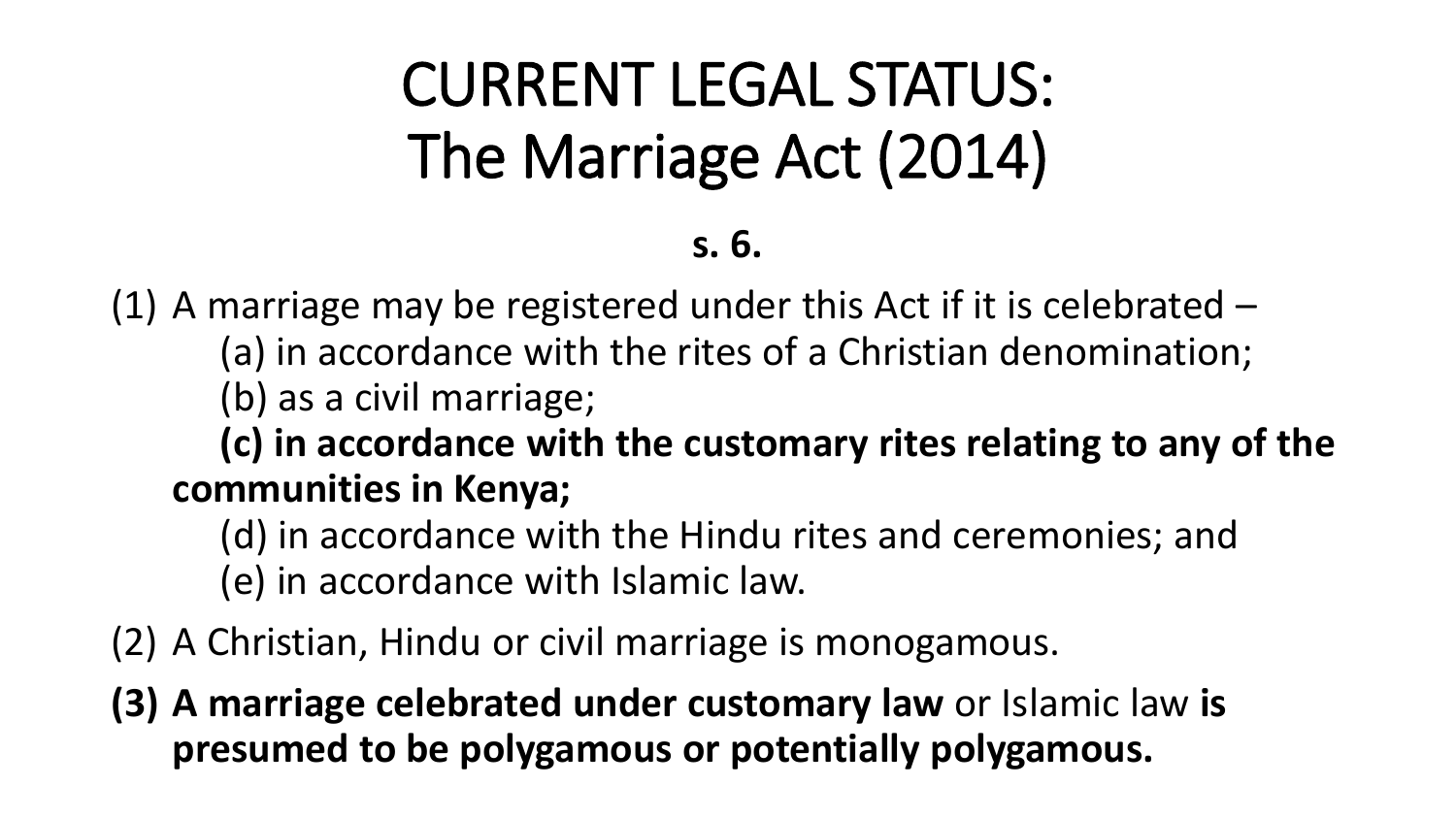#### CONVERSION OF MARRIAGES

**Marriage Act (s. 8)**

(1) A marriage may be converted from being a potentially polygamous marriage to a monogamous marriage if each spouse voluntarily declares the intent to make such a conversion.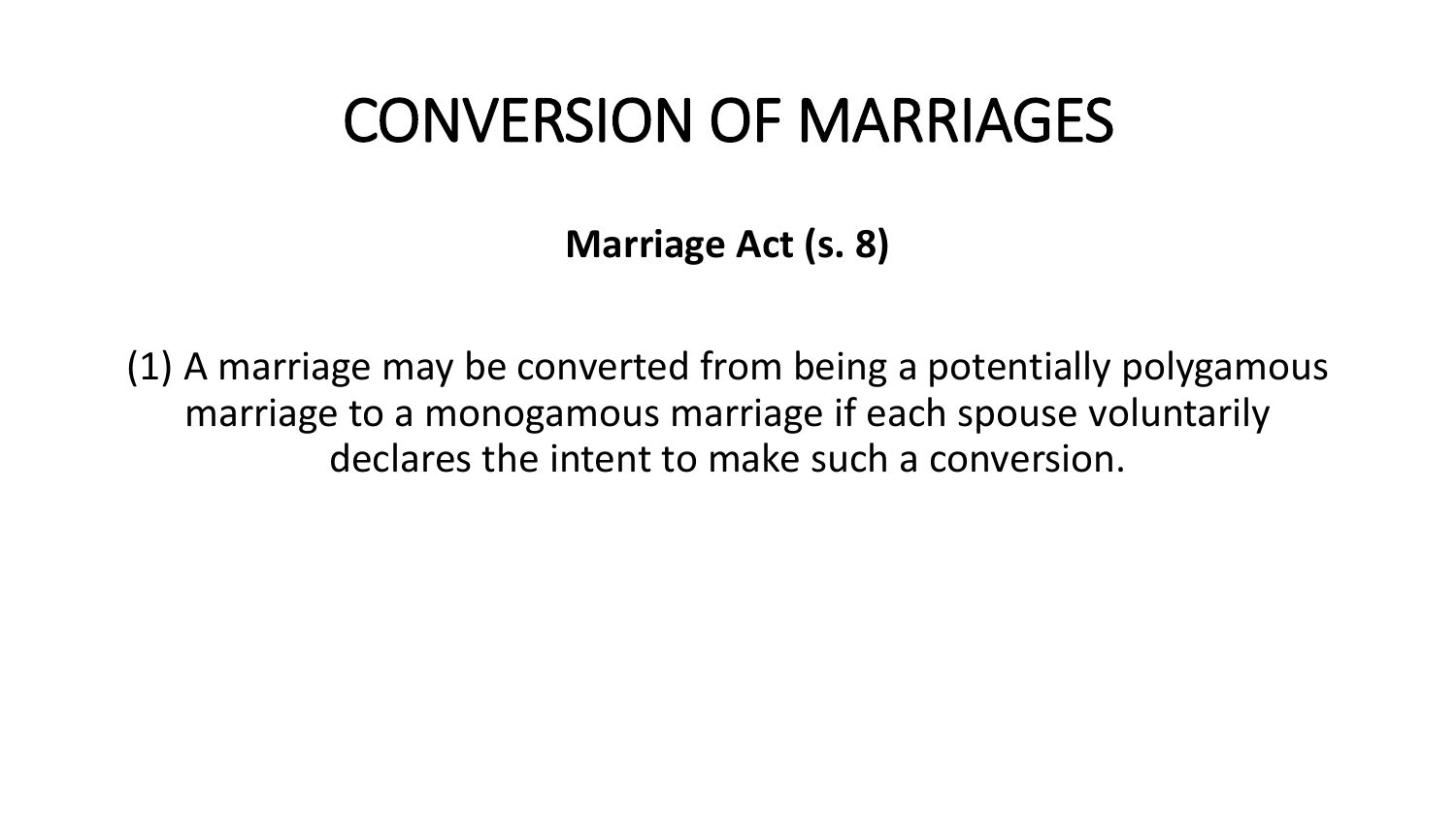## "PREDECESSORS" OF MARRIAGE ACT (2014)

- Marriage Act (Cap 150): "open to all"
- African Christian Marriage and Divorce Act: for Christian Africans
- Matrimonial Causes Act
- Separation and Maintenance Act
- Hindu Marriage and Divorce Act
- Mohammedan Marriage, Divorce and Succession Act
- Customary Laws (no system of registration until 2014; recognition through court rulings)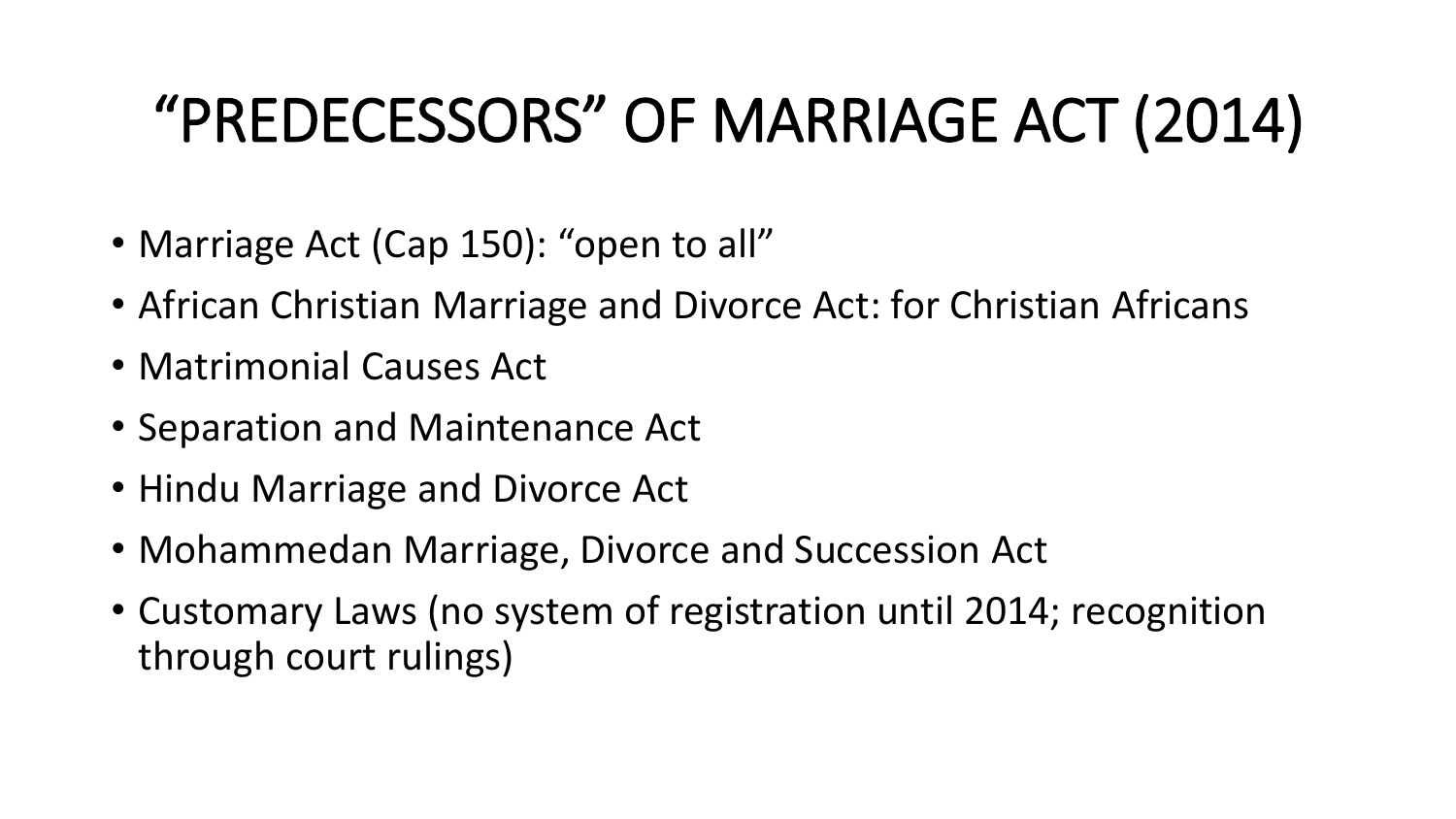## CONSTITUTION OF KENYA (2010)

#### **s. 45 – on the Family**

- (1) The family is the natural and fundamental unit of society and the necessary basis of social order and shall enjoy the recognition and protection of the State.
- (2) Every adult has the **right to marry a person of the opposite sex**, based on the **free consent** of the parties.
- (3) Parties to a marriage are entitled to **equal rights** at the time of the marriage, during the marriage and at the dissolution of the marriage.
- **(4) Parliament shall enact legislation that recognizes –**

**(a) marriages concluded under any tradition, or system of religious, personal or family law; and** 

(b) any system of personal and family law under any tradition, or adhered to by persons professing a particular religion, **to the extent that any such marriages or systems of law are consistent with this Constitution.**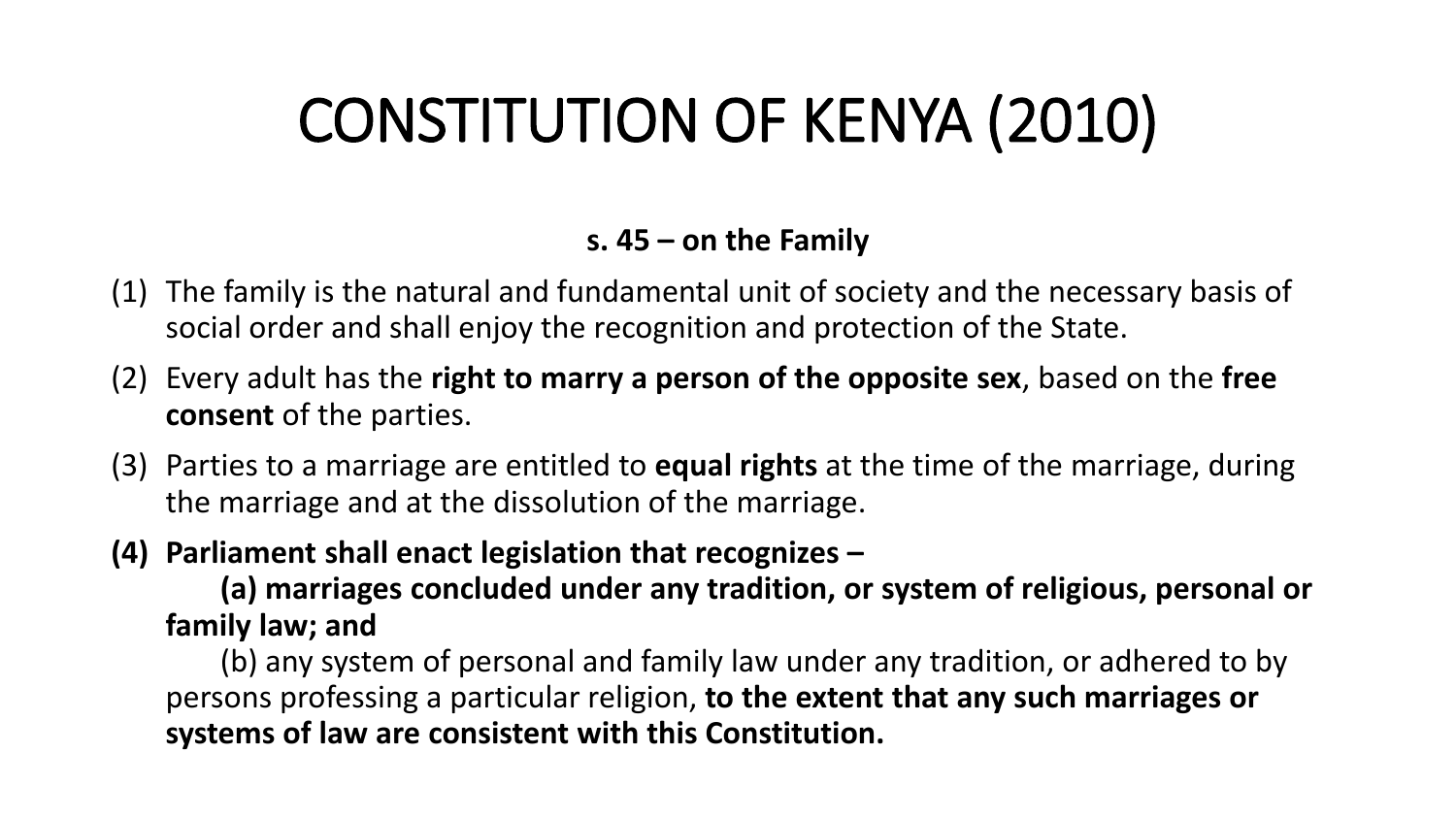#### MARRIAGE UNDER CUSTOMARY LAW

#### **Marriage Act (s. 43)**

- (1) A marriage under this Part shall be celebrated **in accordance with the customs of the communities** of one or both of the parties to the intended marriage.
- (2) Where the payment of **dowry** is required to prove a marriage under customary law, the payment of **a token amount** of dowry shall be sufficient to prove a customary marriage.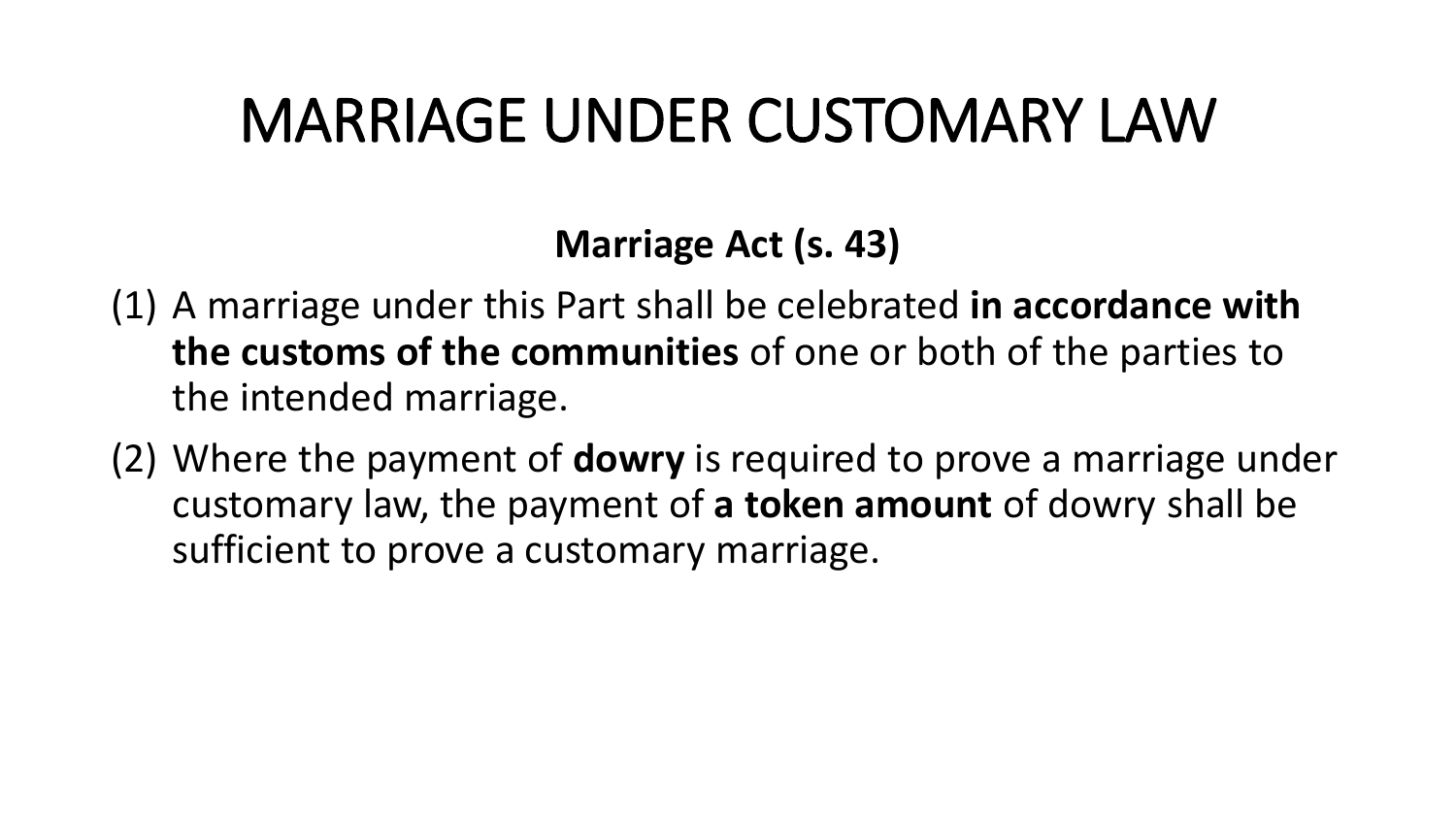#### NOTIFICATION OF CUSTOMARY MARRIAGE

**Marriage Act (s. 44)**

The parties to a customary marriage shall notify the Registrar of such marriage within three months of completion of the relevant ceremonies or steps required to confer the status of marriage to the parties in the community concerned.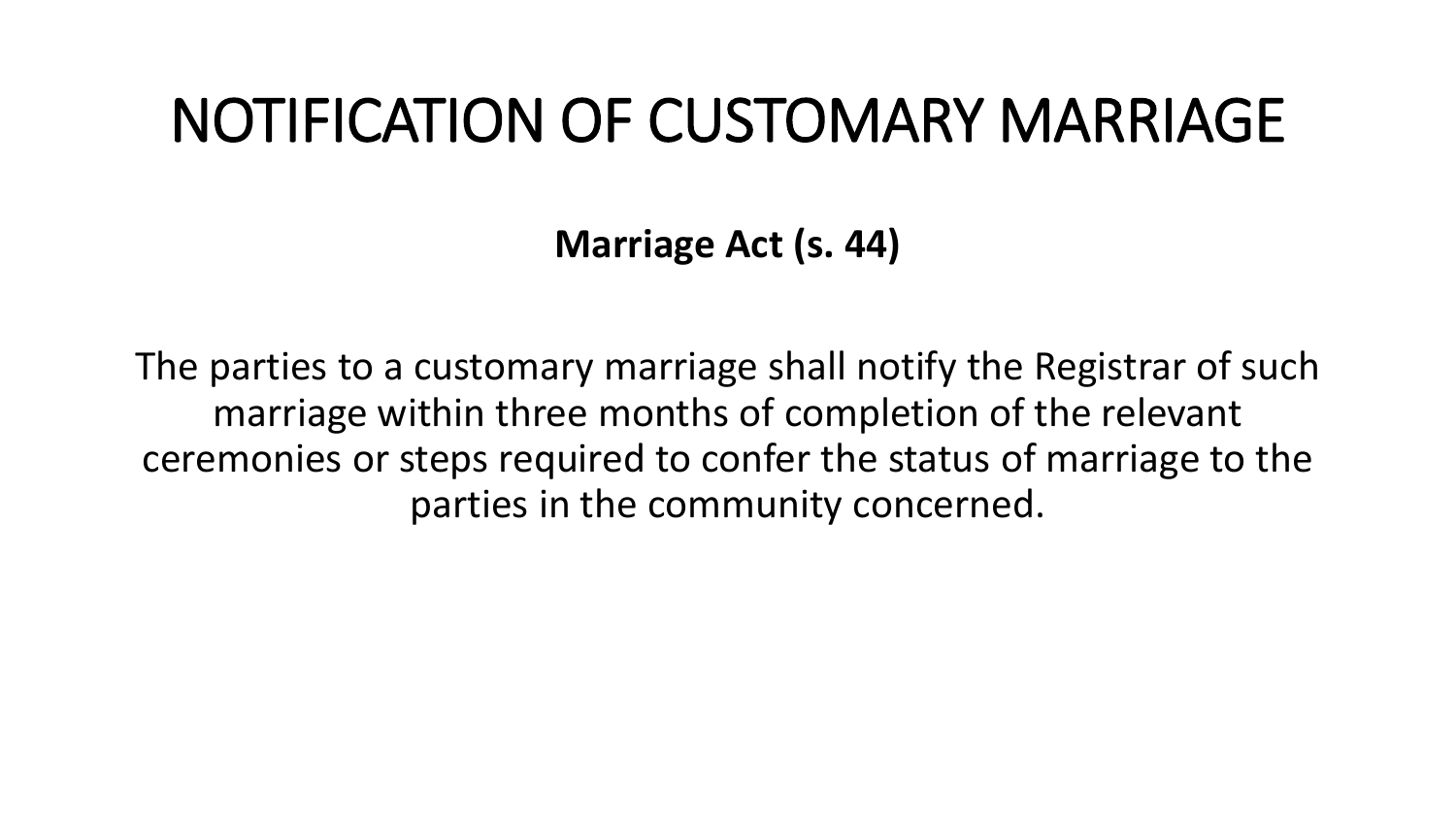#### CONTENT OF NOTIFICATION

#### **Marriage Act (s. 45)**

(1) The notification under section 25 shall –

(a) *specify the customary law* applied in the marriage of such parties; and

(b) contain *a written declaration by the parties that the necessary customary requirements to prove the marriage have been undertaken*.

(2) A declaration under subsection (1) shall contain the signatures or personal marks of two adult witnesses and each witness shall have played a key cultural role in the celebrating the marriage.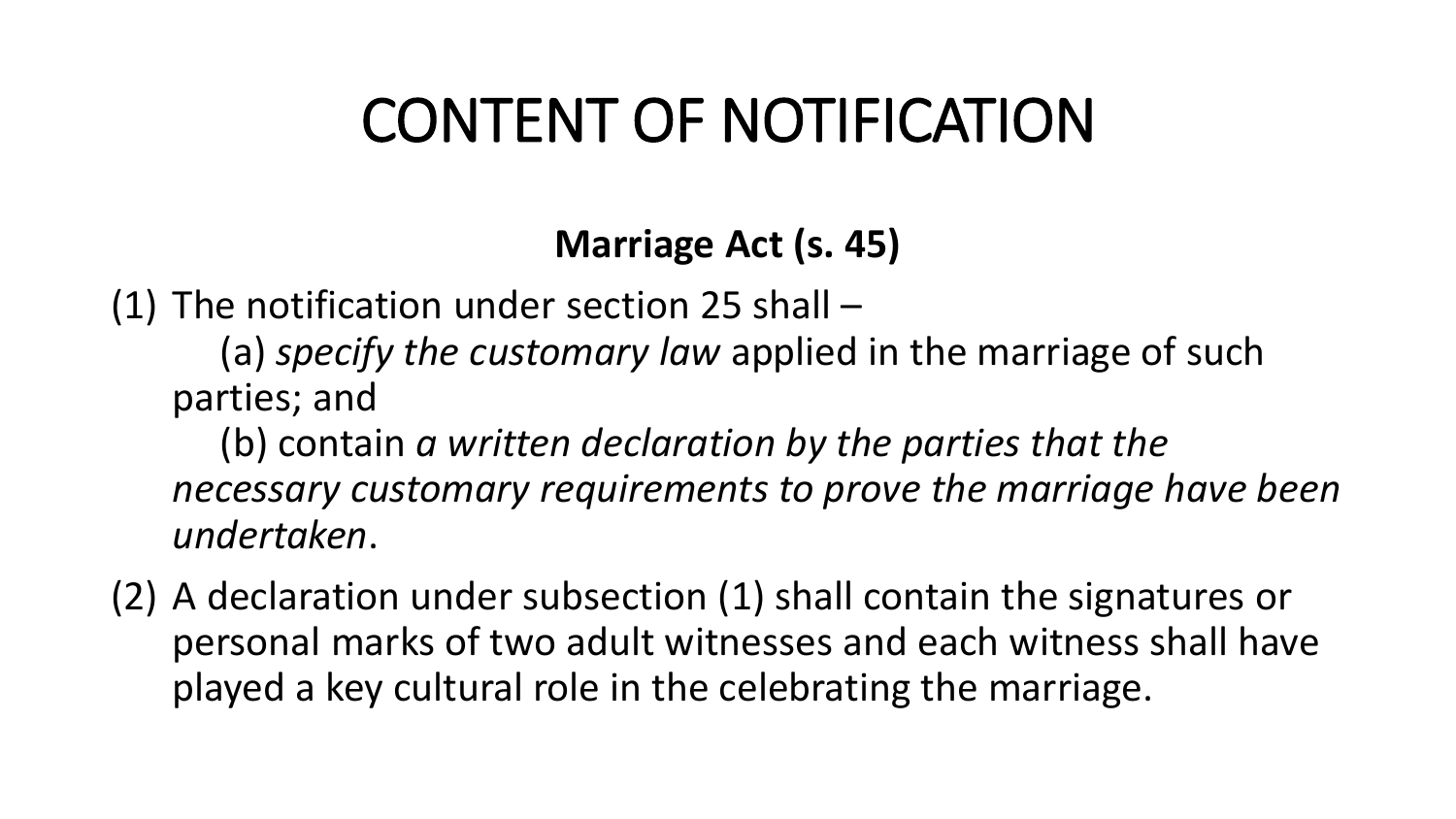## CONTENT OF NOTIFICATION (contd.)

(3) The notification under subsection (1) shall confirm  $-$ 

(a) that the parties to the marriage were eighteen years of age at the time of the marriage;

(b)that the marriage is between persons who are not within a prohibited marriage relationship; and

(c)that the parties freely consent to the marriage.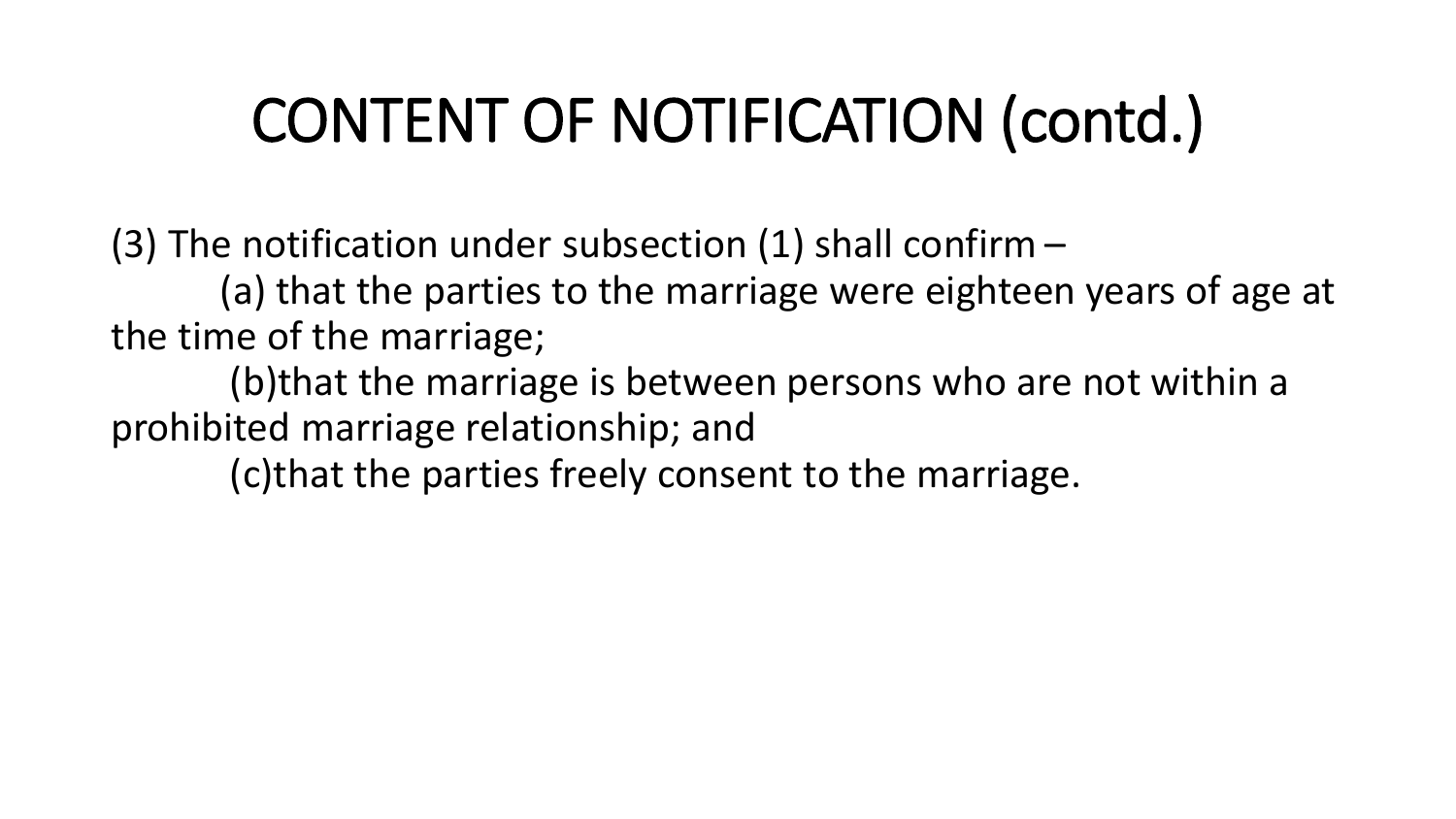## APPOINTMENT OF REGISTRAR OF MARRIAGES AND MARRIAGE OFFICERS

#### **Marriage Act (s. 50)**

(1)There shall be a Registrar of Marriages who shall be appointed by the Cabinet Secretary.

- (2) The Registrar shall
	- *(a) perform civil marriages;*
	- *(b) register all marriages;*
	- *(c) issue marriage certificates for all registered marriages;*

*(d) issue certificates of no impediment to persons who intend to marry and who qualify for such a certificate;* 

*(e) determine the rules governing customary marriages; and (f) determine objections of notices to marry.*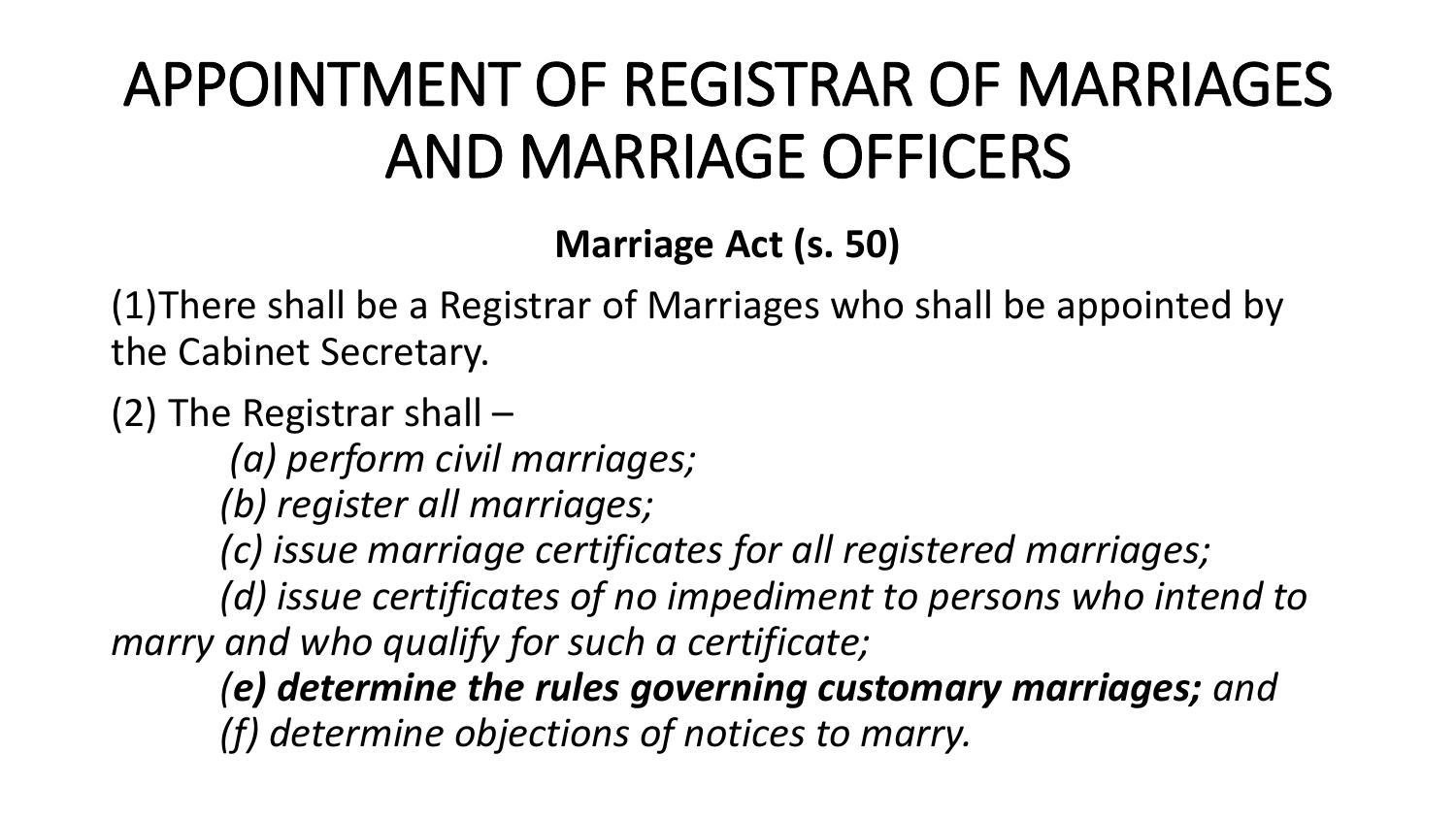#### REGISTRATION OF CUSTOMARY MARRIAGE

#### **Marriage Act (s. 55)**

**(1) Where the parties to a marriage under Part V have completed the necessary rituals for their union to be recognized as a marriage** under the customary law of any of the parties both shall apply to the Registrar within six months of their marriage for a certificate and both shall appear in person before the Registrar to be issued with the certificate of marriage.

(2) Where the Registrar is satisfied that the parties to a marriage under Part V have complied with the provisions of this Act, and the parties have appeared before him in person, the Registrar shall register the marriage and issue the parties with a certificate of marriage.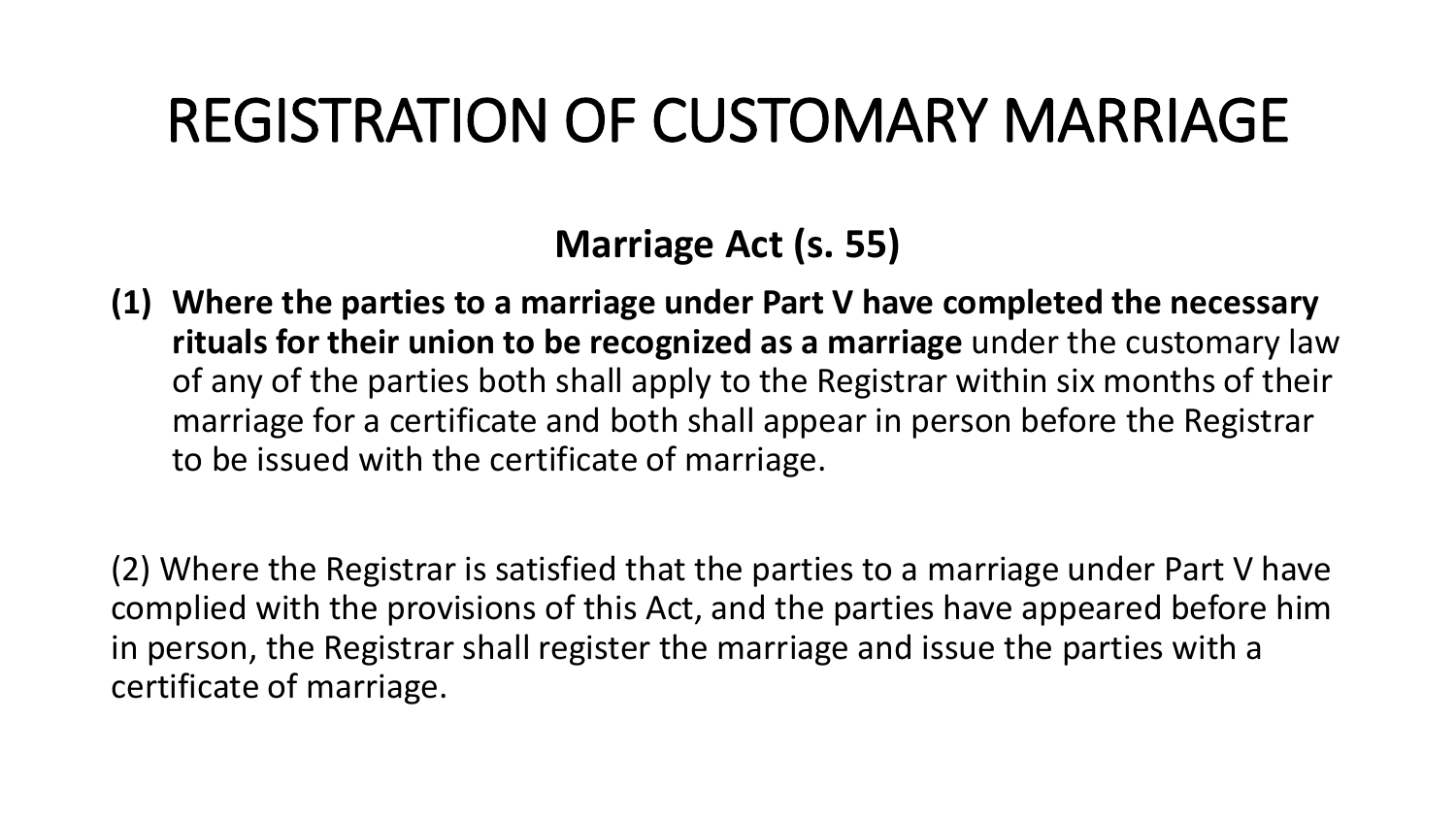#### DISSOLUTION OF A CUSTOMARY MARRIAGE

**Marriage Act**

**s. 68:** Mediation of disputes in Customary marriages.

**s. 69.:** Grounds for divorce of Customary marriage.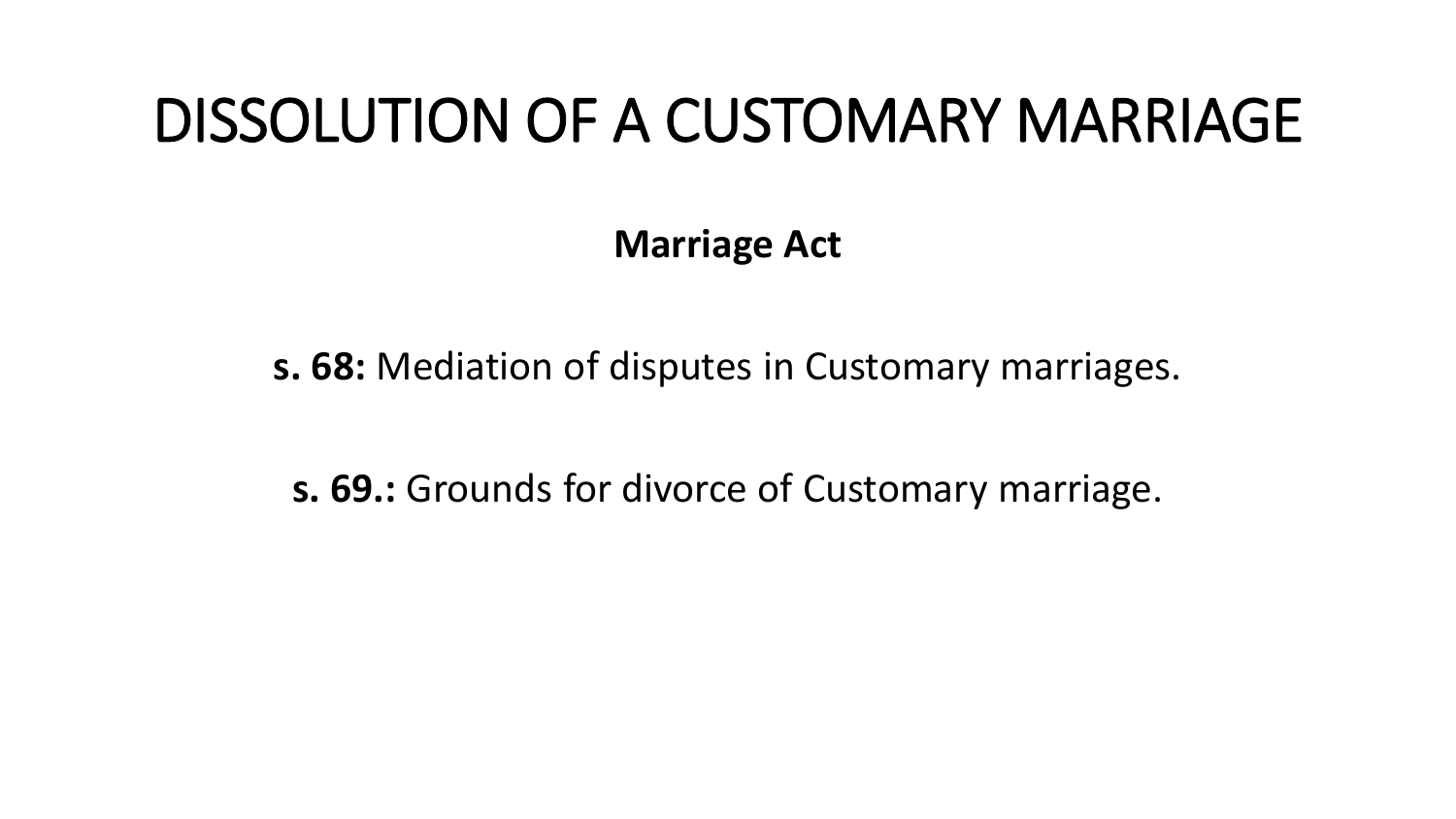#### **PRESS STATEMENT FROM THE OFFICE OF THE ATTORNEY GENERAL AND DEPARTMENT OF JUSTICE ON THE REGISTRATION OF CUSTOMARY MARRIAGES**

The requirements for registration of Customary marriages as per Gazette Notice 5345 are as follows:

- (a) Registration of Customary Marriages will start on **1 st of August 2017**;
- (b) Parties who are already married under customary law shall only register the marriage and be furnished with a certificate.
- (c) Parties who wish to contract Customary Marriages after the commencement date of registration, shall within three (3) months of completion of the relevant customary rites, notify the Registrar, who shall thereafter issue a certificate.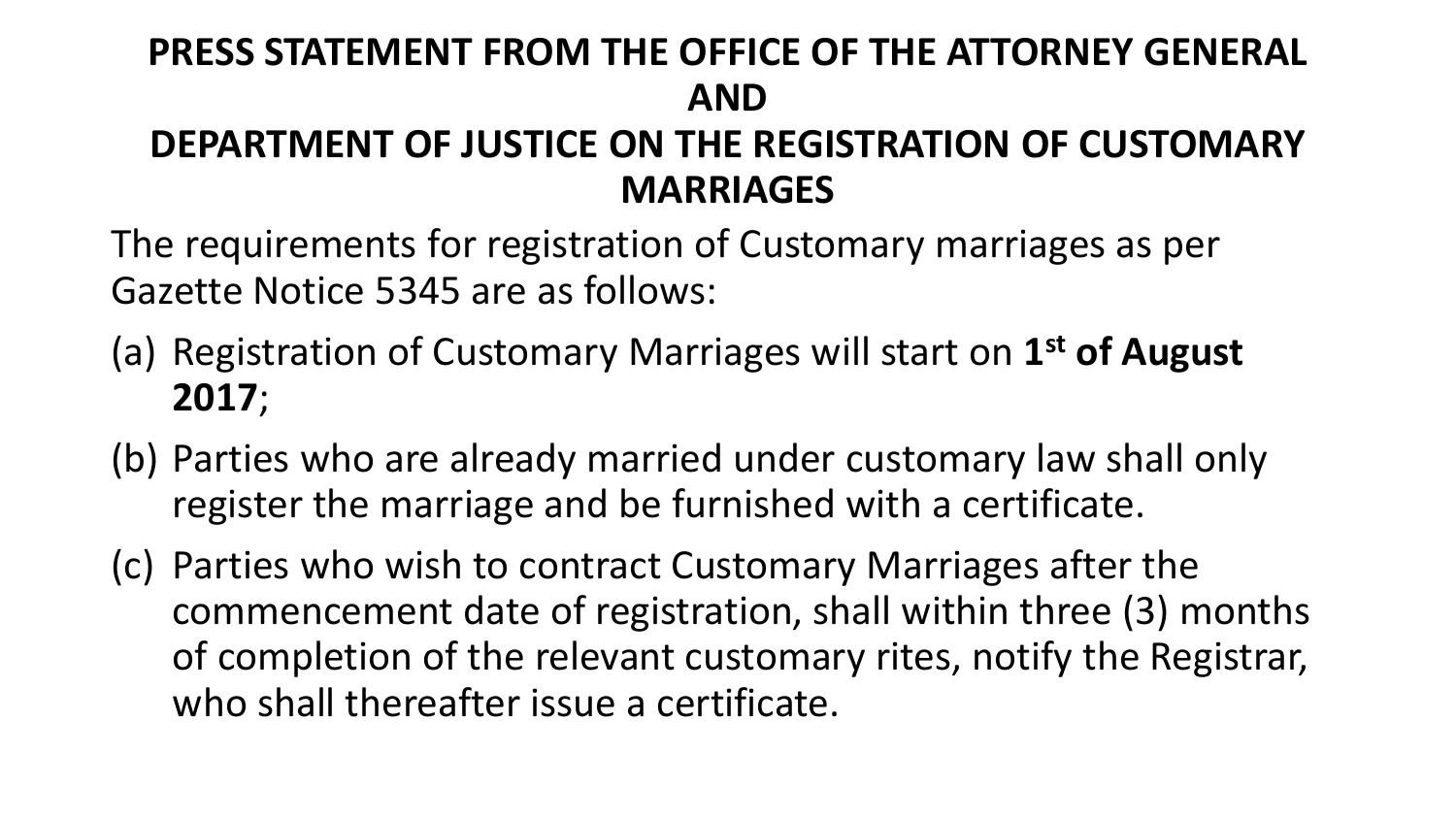## SOME BENEFITS OF CODIFICATION

- S. 3.1, 3.3. Meaning of marriage; equal rights; legal status
- S. 4. Minimum age (18 years)
- S. 5 & 45.2 Need for two competent witnesses
- S. 10. Prohibited marriage relationships
- S.25. Notice of intention to marry
- S. 11. Void marriage union not a marriage; consent not free
- S. 16 Duration/subsistence of marriage
- Part XII Maintenance of spouse
- Part XIII Offences and penalties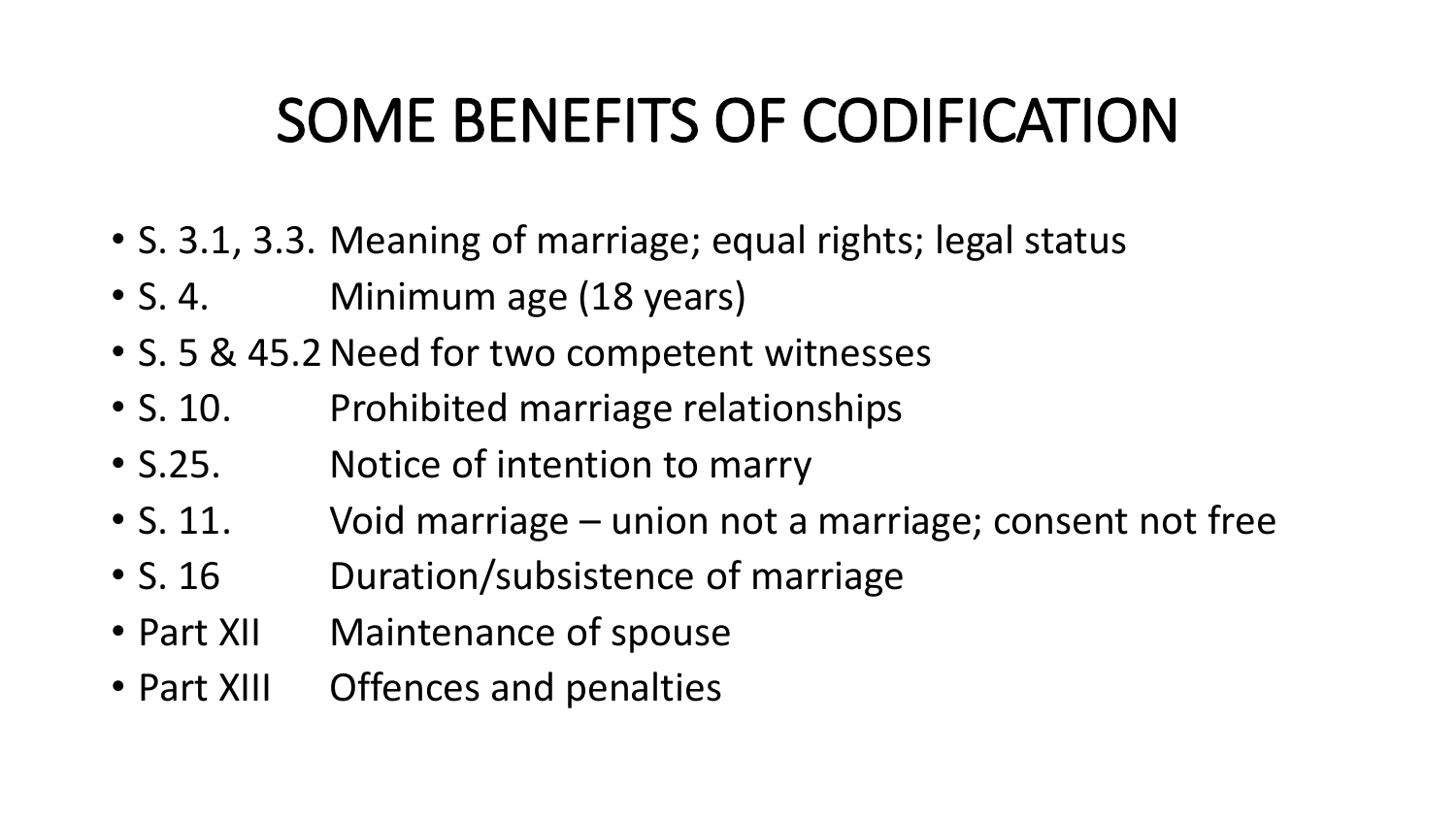#### UNRESOLVED ISSUES

- Diversity of customs (MA 43.1; 45.1; 50e; 55)
	- Status of Polygyny (MA 6.3; 11.1c)
- S.6(*3)A marriage celebrated under customary law…is presumed to be polygamous or potentially polygamous.*
- *S.11(1c) A union is not a marriage if at the time of the making of the union either party is incompetent to marry by reason of a subsisting marriage;* 
	- Polygamy vs constitutional value of *equality* 
		- Dowry payments (MA 43.2)
		- Cousin Marriages (MA 10.4)
	- Local circumstances that matter (ref. Proviso)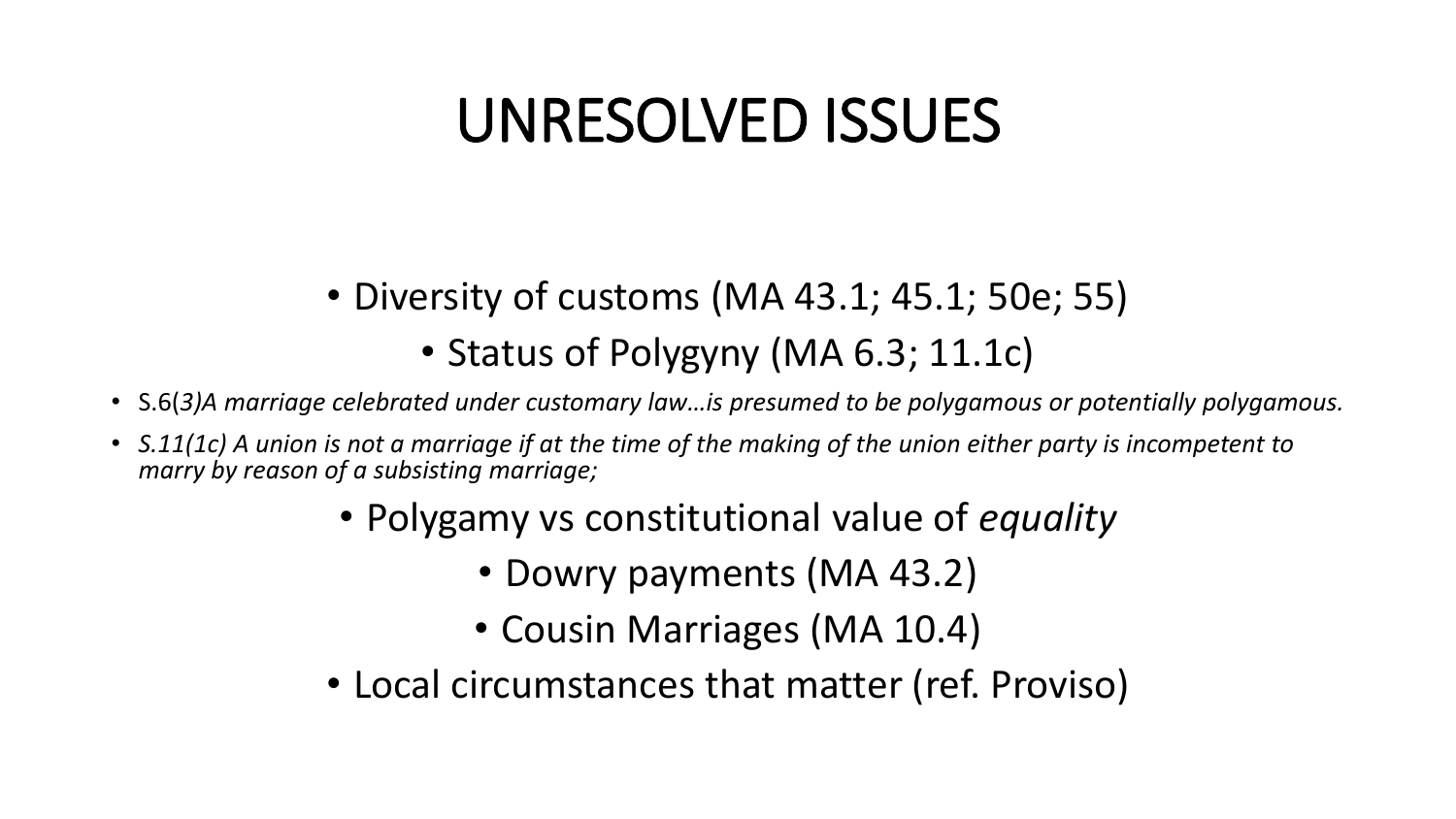## DISTINGUISHING FEATURES OF CUSTOMARY MARRIAGES

- **Tolerance of polygamy (more specifically, polygyny)**
- **Collective aspect of marriage transaction and relationship**
- **Emphasis on procreation**
- **Payment of dowry / bride price**
- Initiation
- Prohibited degrees
- Betrothal
- Consent (familial)
- Celebration of marriage
- Rights and duties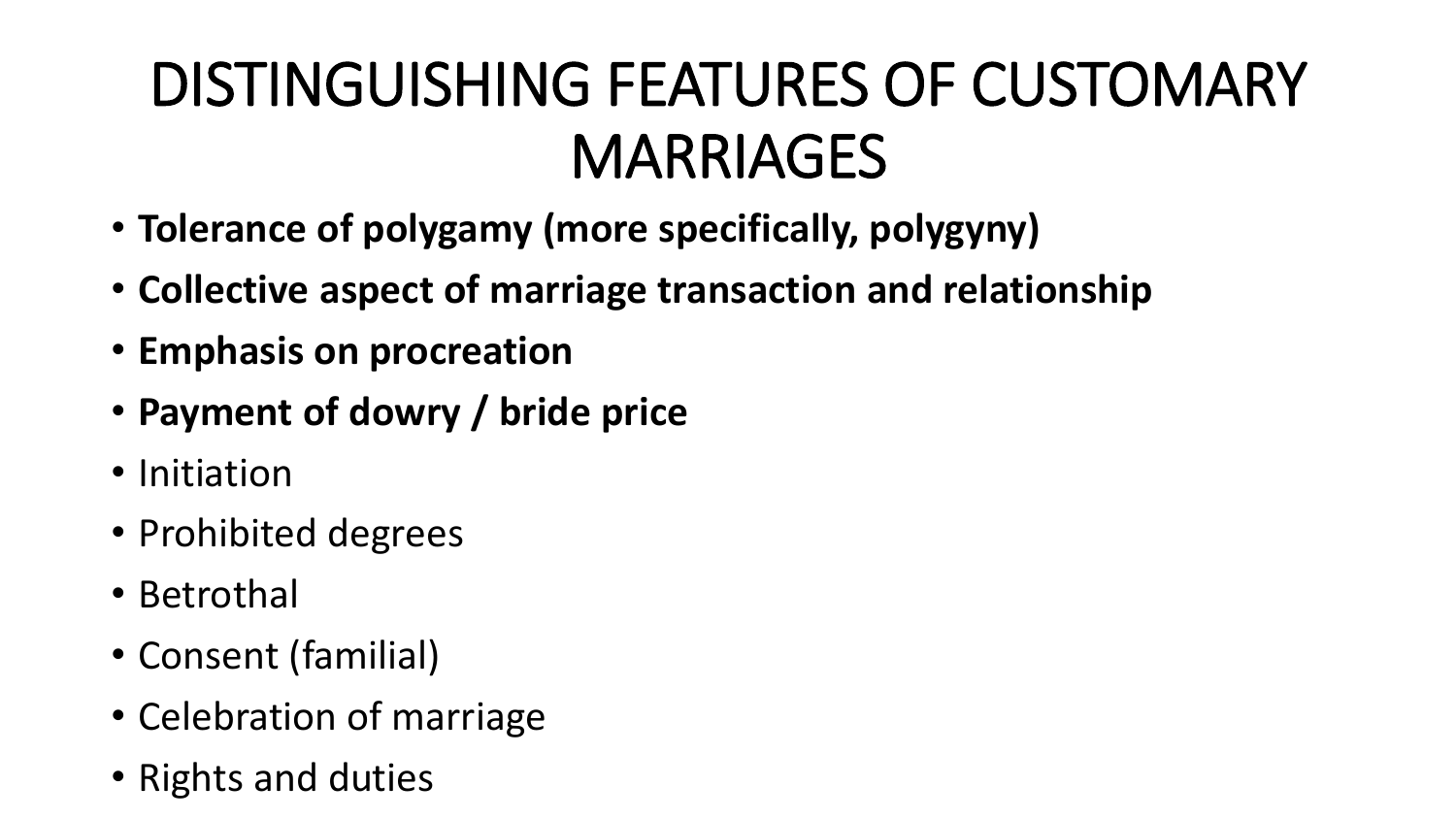## PHILOSOPHICAL AND SOCIAL SCIENCE PERSPECTIVES

• What is marriage for?

- Good for the person: its importance for moral self-development.
- Good for the society: a stable society is built on stable marriages and families.
	- The unitive and procreative aspects of marriage.
	- Marriage as either a "true good" or an "instrumental good".
		- The relation between love and marriage.
			- Marriage as a religious sacrament.
		- Brake, 2016: "contractual views" and "institutional views"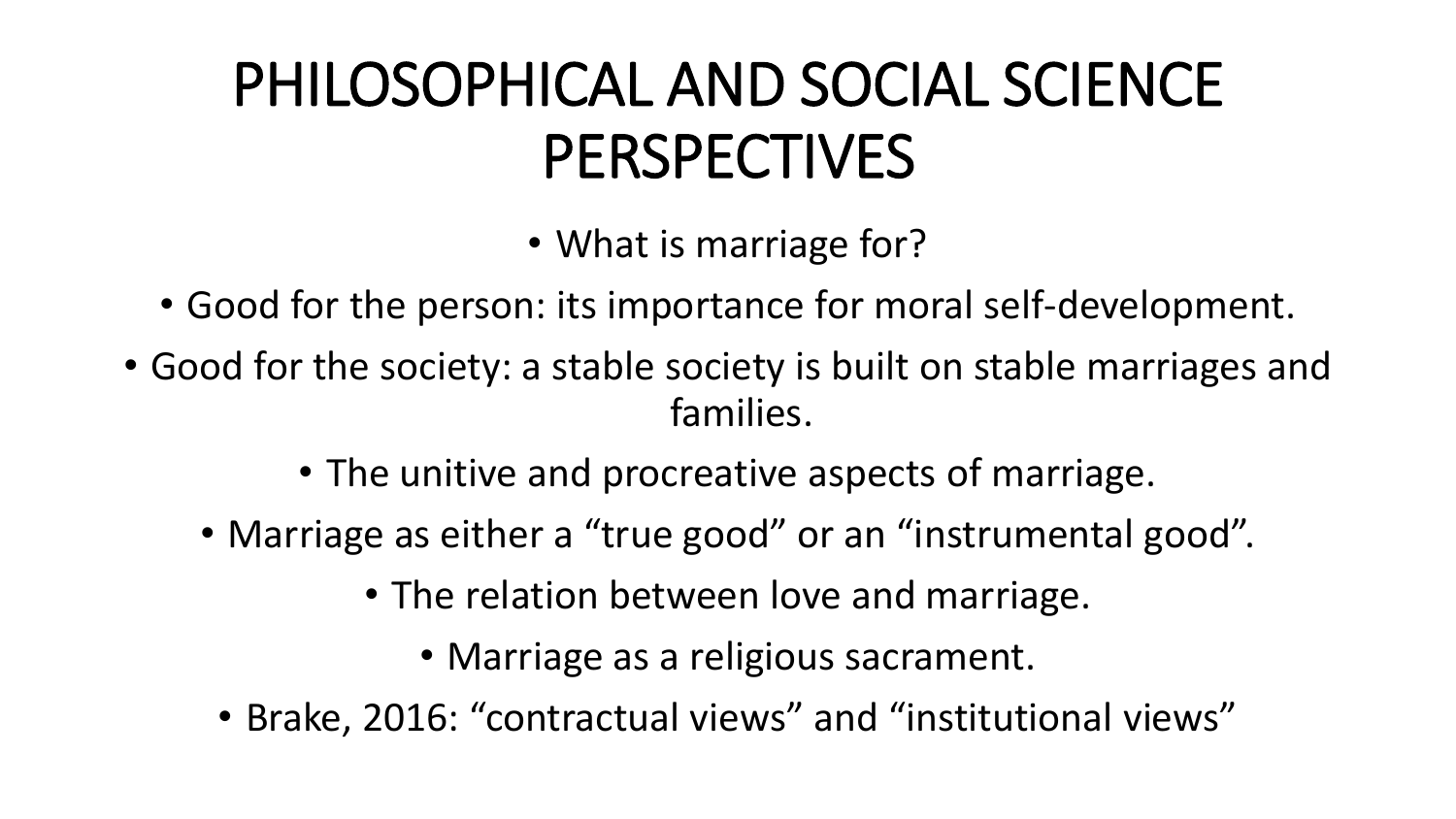### CONTRACTUAL VIEWS

- The modern ideal of marriage stresses on the voluntariness of the union.
- Brake, 2016: "spouses can choose marital obligations to suit their interests."
- The arbitrariness of the various social understandings of marriage.
	- Calls into question marriage's importance to society.
	- The state therefore has no right to discriminate between marital practices.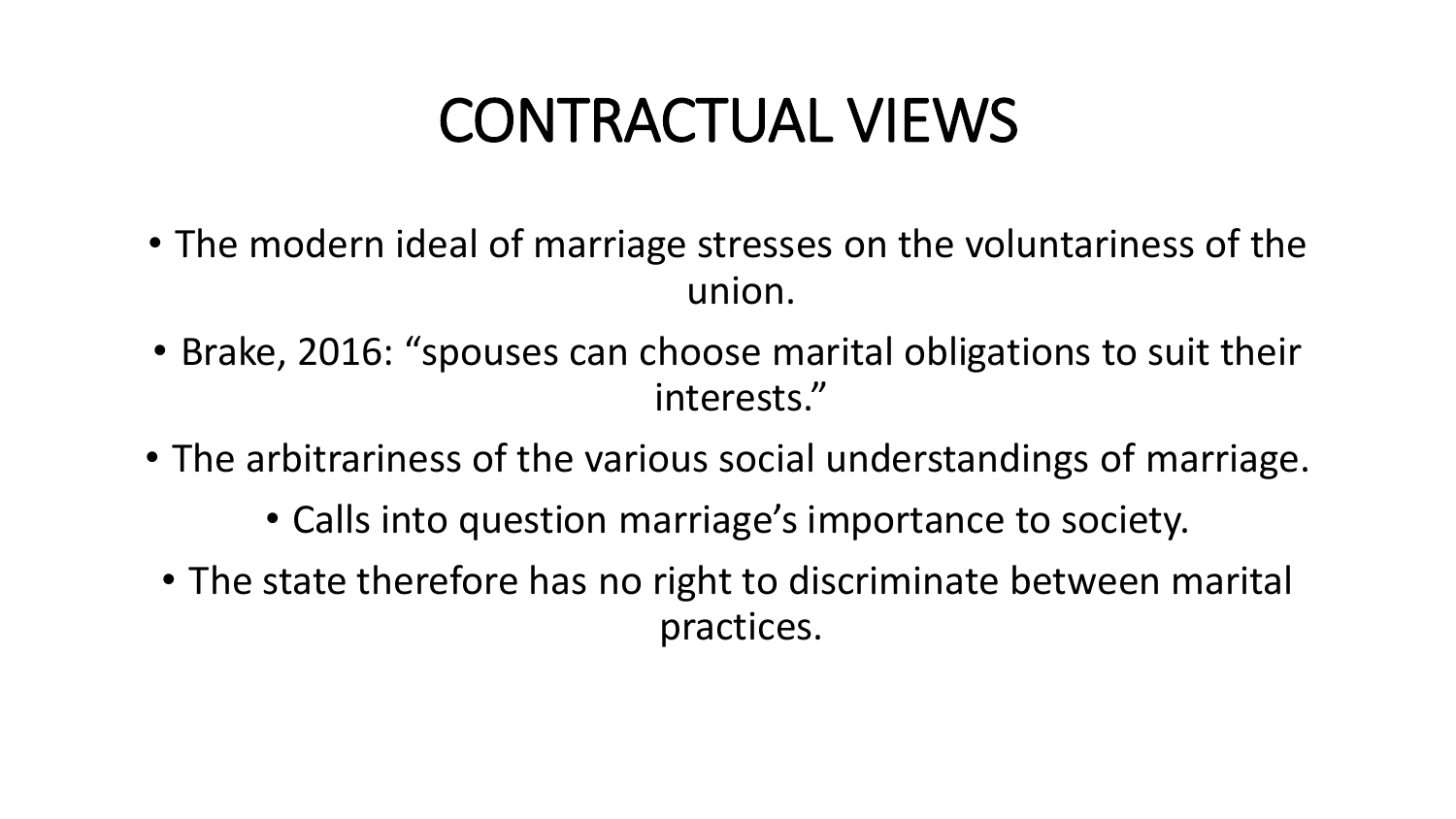#### INSTITUTIONAL VIEWS

• Brake, 2016: "the value of marriage consists precisely in the limitations it sets on individual choice in the service of a greater good".

- Procreation is marriage's *raison d'etre*; therefore, the presence of a child reifies a marriage.
	- Marriage serves to reinforce consciousness of one's duty to their community.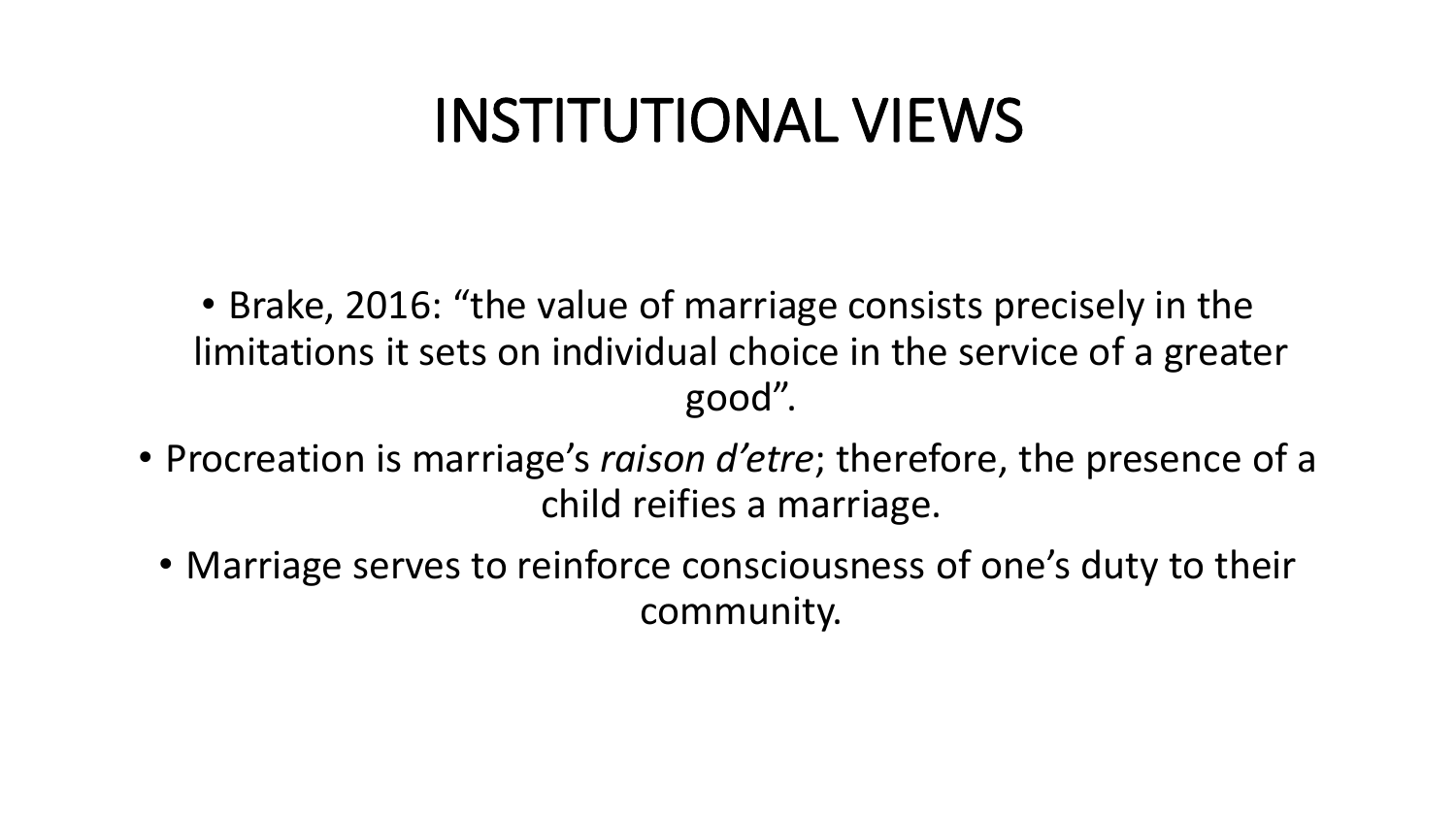### CLASH OF INSTITUTIONS

- *Hyde v Hyde* (1886)
- The distinctly Judeo-Christian nature of the Common Law view of marriage.
- *Genesis* 2:24 "Therefore a man shall leave his father and mother and be joined to his wife, and they shall become one flesh." (NKJV)
	- Marriage as fundamentally monogamous and individualistic v. Marriage as potentially polygamous and communalistic.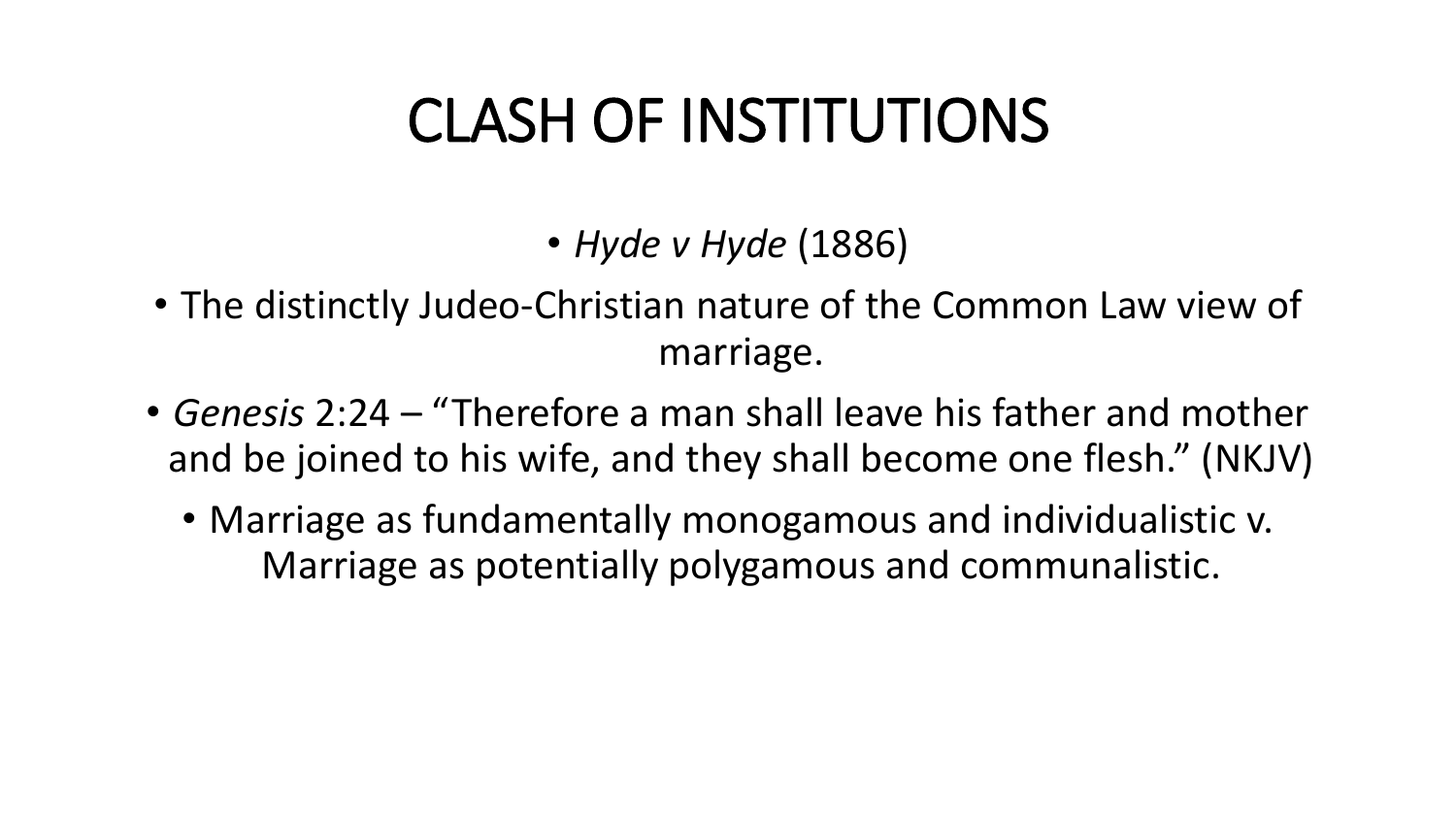### INHERENT CONTRADICTIONS

- Polygamy and monogamy are divergent and irreconcilable.
- Marriage Act, S. 43(1): argument from tradition (inadmissible).
- The argument of consent (undesirable because it is a contractual view).
- Problematic favouring of polygyny over polyandry (argument from tradition).
- Inconsistent stance on cousin marriages: S. 10 of the Marriage Act (argument from tradition).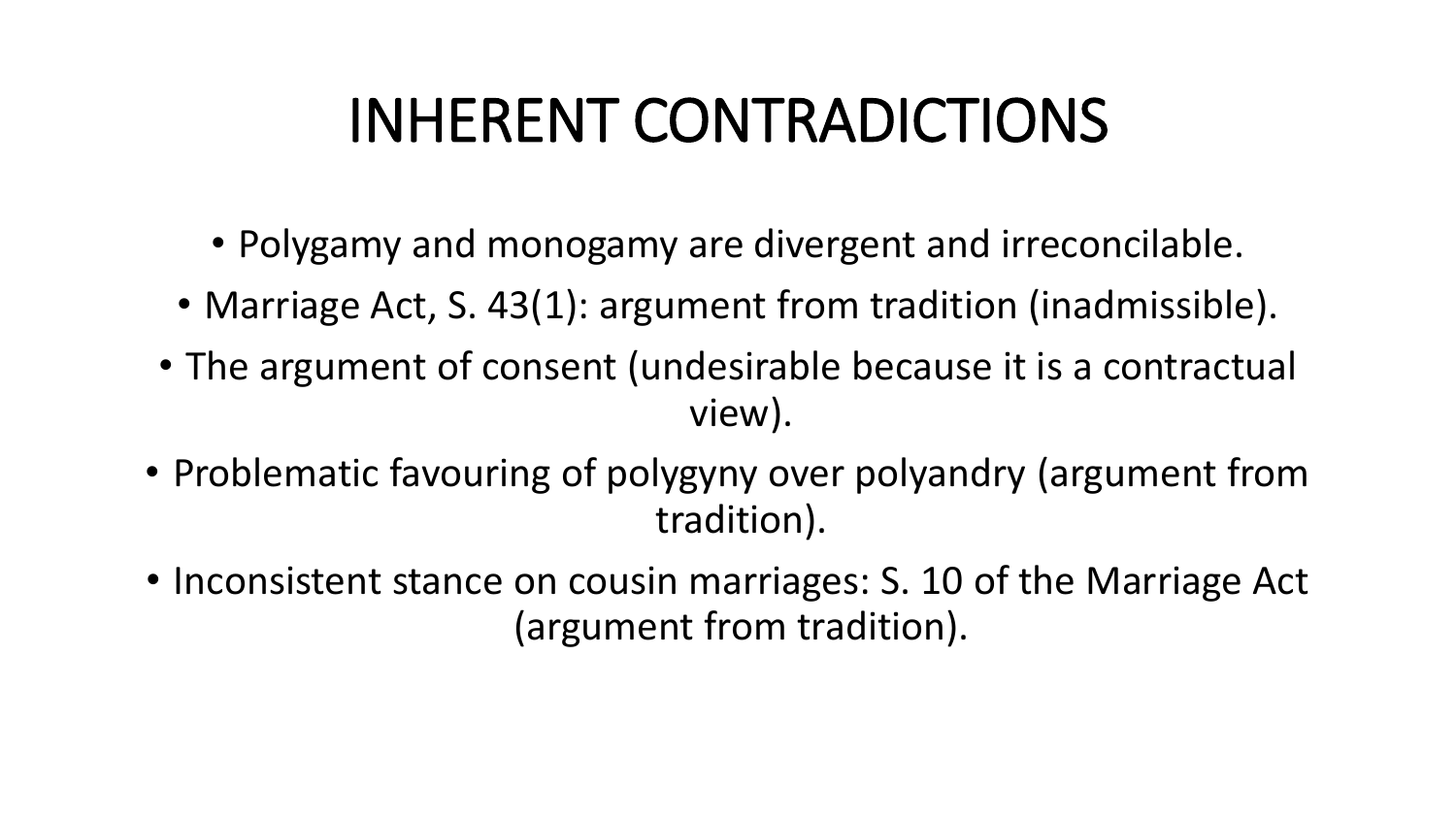## EVALUATING CUSTOMARY MARRIAGES

- Which view of marriage is more beneficial to individuals and society?
- Is there room for family consent in marriage?
- Should marriage be regarded as a *true good* in itself or as *instrumental* and therefore fluid in meaning?
- Which form of marriage better contributes to the good both of spouses and of society?
- Which form of marriage better safeguards the unitive and procreative (and educative) aspects of marriage?
- Is polygamy repugnant to justice (and morality)?
- Why shouldn't a second customary marriage be voidable under s. 11(1c)?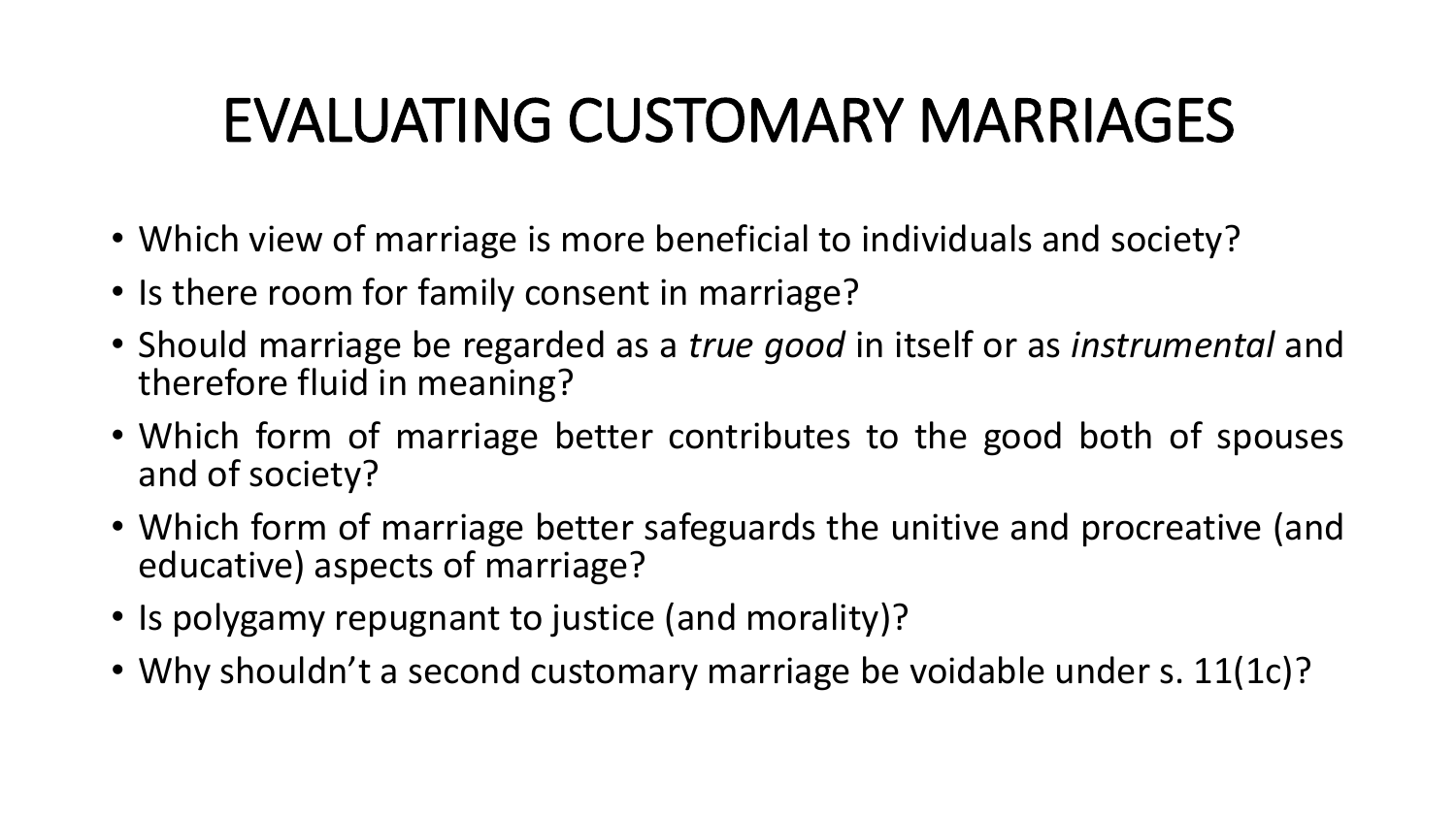## **CONCLUSION**

- Importance of registering and codifying customary marriage practices.
	- Need for a consistent stance on what marriage should be.
- Either monogamy OR polygamy; not monogamy AND polygamy.
- Unhelpful to consider openness to polygamy as customary marriage's essential feature.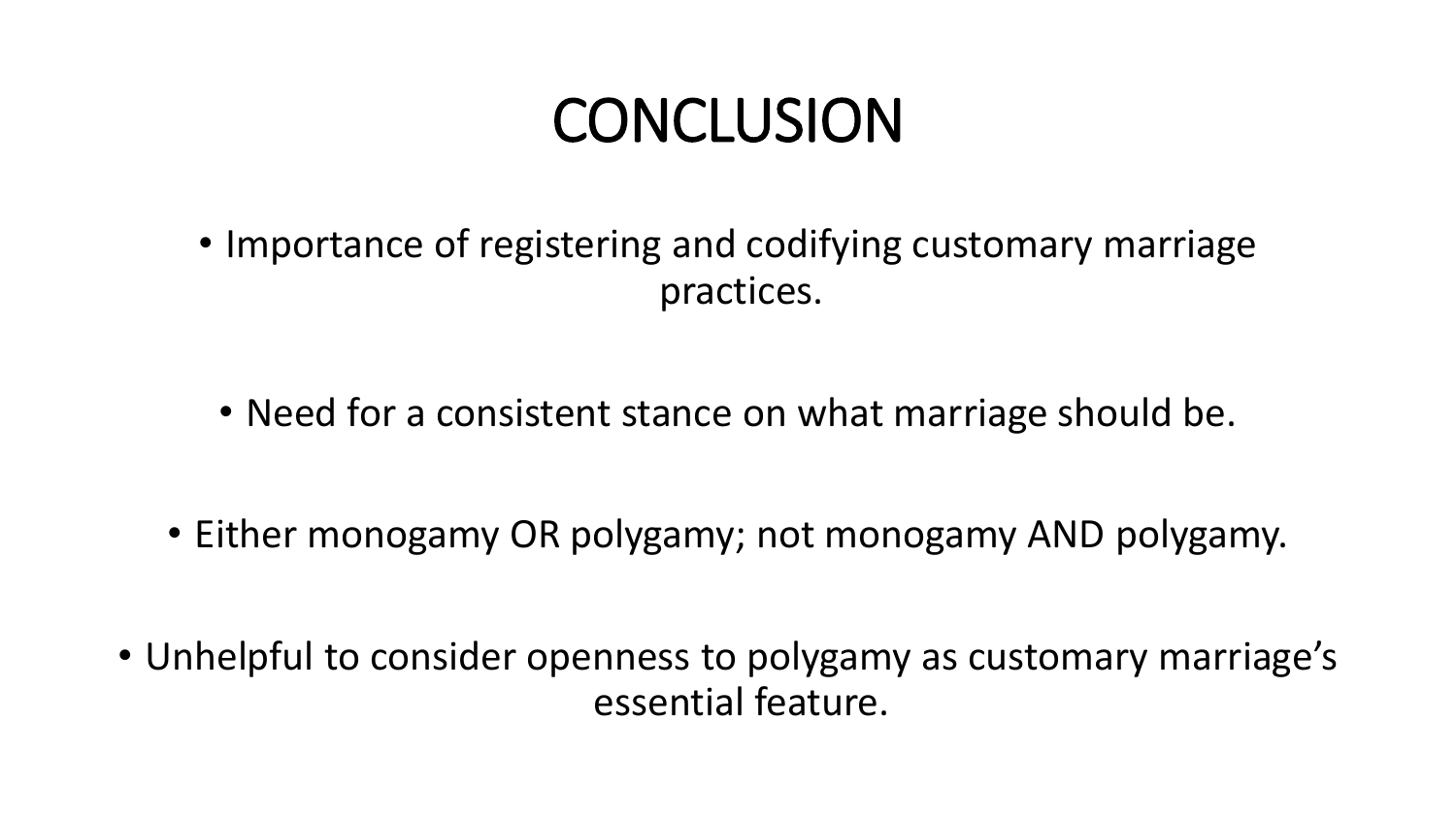#### REFERENCES

Brake, E. (2016, December 21). *Marriage and Domestic Partnership*. Retrieved from The Stanford Encyclopedia of Philosophy: https://plato.stanford.edu/archives/win2016/entries/marriage/

Cotran, E. (1966). The place and future of customary law in East Africa. *Int'l & Comp. LQ Supp. Pub.*,*12*, 72.

Cotran, E. (1983). The development and reform of the law in Kenya. *Journal of African Law*,*27*(1), 42-61.

Cotran, E. (1996). Marriage, divorce and succession laws in Kenya: Is integration or unification possible? *Journal of African law*,*40*(2), 194-204.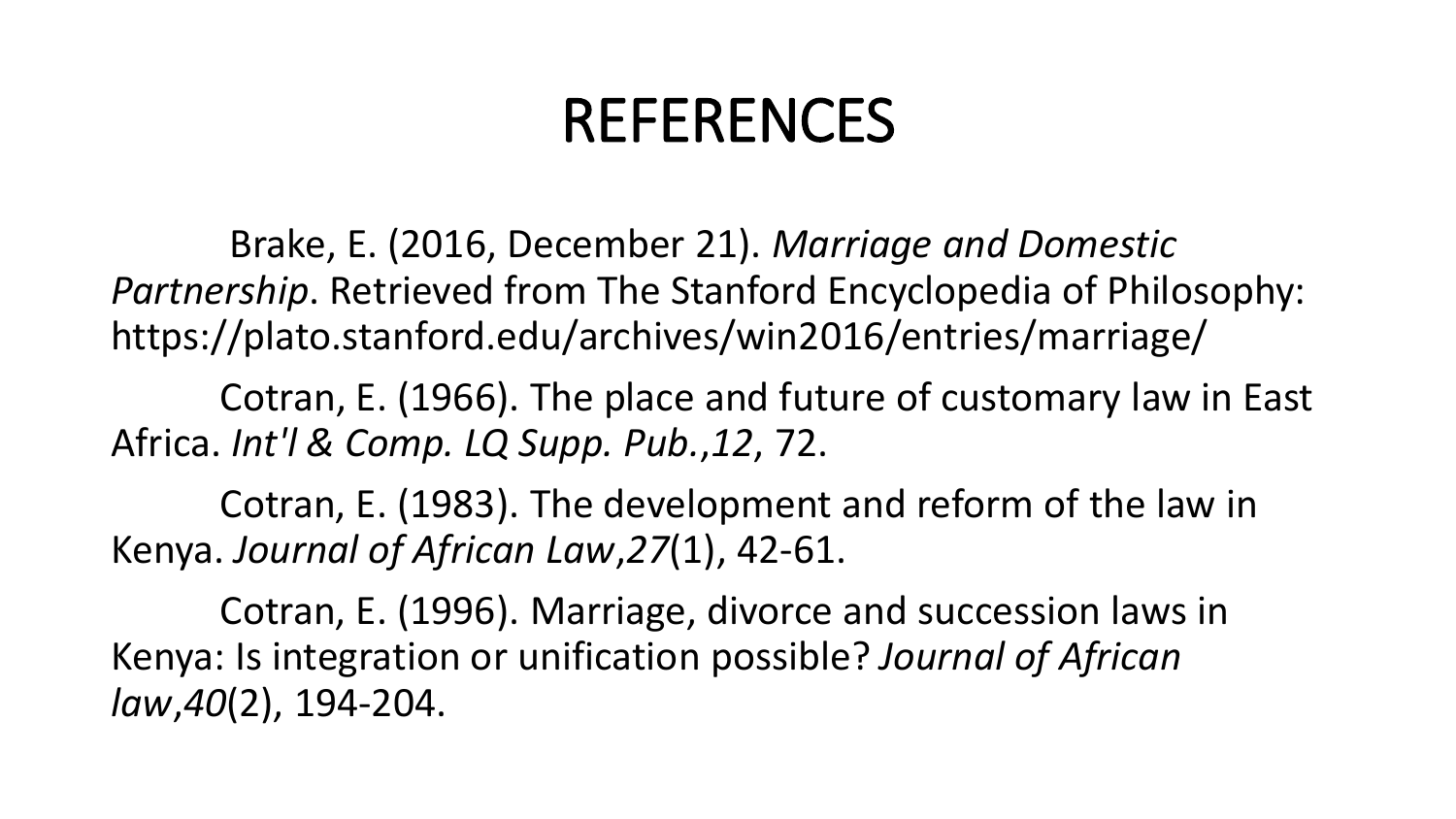### REFERENCES (contd.)

Finnis, J. (2008). Marriage: A Basic and Exigent Good. *The Monist*, 388-406.

Kiage, P. (2016). *Family Law in Kenya: Marriage, Divorce and Children.* Nairobi: LawAfrica Publishing.

Kymlicka, W. (1991). Rethinking the Family. *Philosophy & Public Affairs*, 77-97.